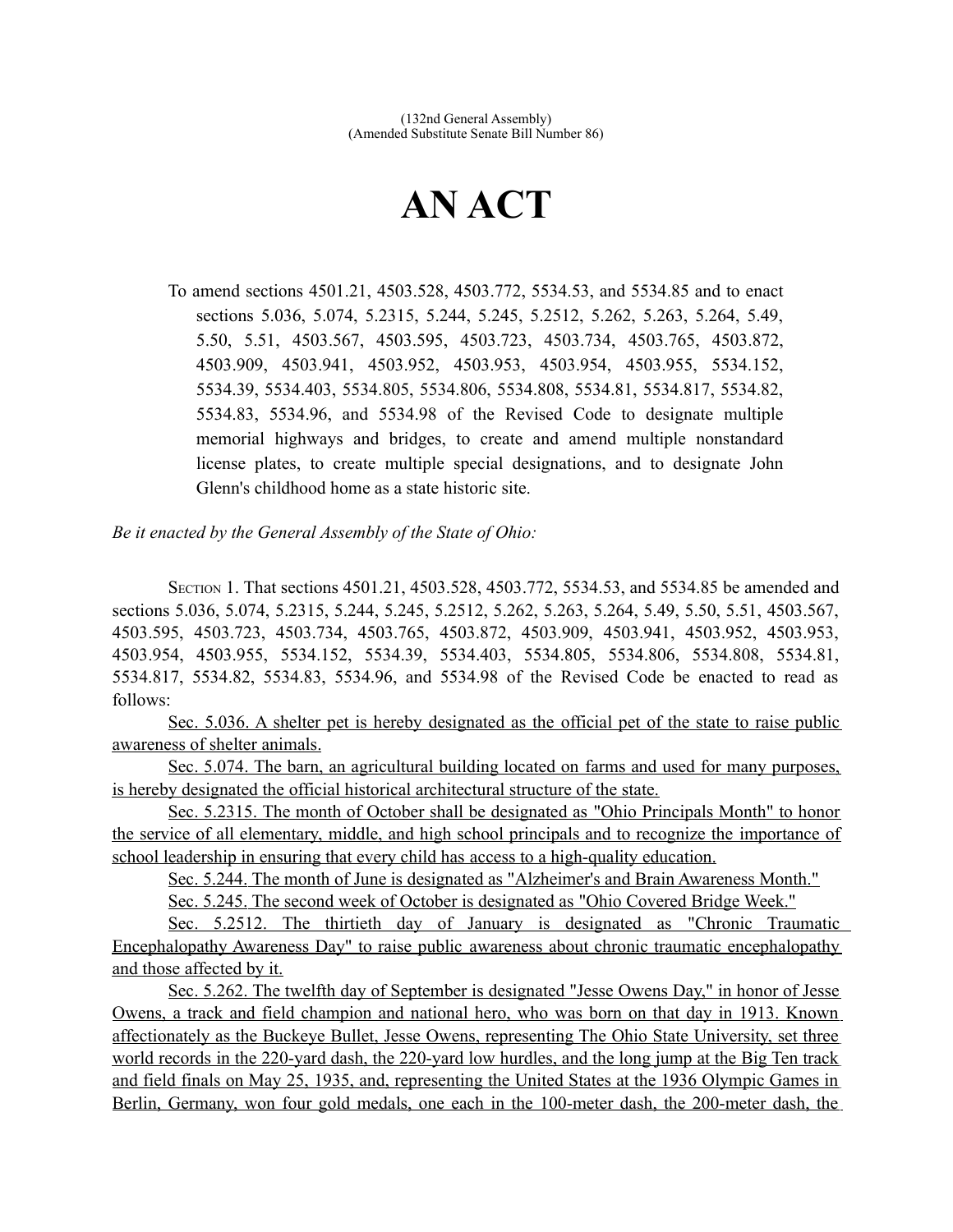long jump, and the 4 x 100-meter relay.

 Sec. 5.263. The month of September is designated "We Card Month" to encourage retailers to ask for identification from each person who attempts to purchase age-restricted products in order to prevent sales of those products to minors.

Sec. 5.264. The month of April is designated as "Sarcoidosis Awareness Month."

 Sec. 5.49. The twelfth day of June is designated as "Superman Day" to recognize the Ohio birthplace of one of the creators of the superhero who stood for "truth, justice, and the American way." For on this day, let it be known that Superman is faster than a speeding bullet, more powerful than a locomotive, able to leap tall buildings in a single bound. Look! Up in the sky! It's a bird. It's a plane. It's Superman!

 Sec. 5.50. The twenty-fifth day of May is designated as "Ohio National Missing Children's Day."

 Sec. 5.51. The calendar week including the twentieth day of July is designated as "One Small Step Week," in honor of Ohio native Neil Armstrong's historic landing on the moon on that day in 1969.

Sec. 4501.21. (A) There is hereby created in the state treasury the license plate contribution fund. The fund shall consist of all contributions paid by motor vehicle registrants and collected by the registrar of motor vehicles pursuant to sections 4503.491, 4503.492, 4503.493, 4503.494, 4503.495, 4503.496, 4503.497, 4503.498, 4503.499, 4503.4910, 4503.4911, 4503.50, 4503.501, 4503.502, 4503.505, 4503.51, 4503.514, 4503.521, 4503.522, 4503.523, 4503.524, 4503.525, 4503.526, 4503.528, 4503.529, 4503.531, 4503.534, 4503.545, 4503.55, 4503.551, 4503.552, 4503.553, 4503.554, 4503.555, 4503.556, 4503.561, 4503.562, 4503.564, 4503.565, 4503.566, 4503.567, 4503.576, 4503.577, 4503.591, 4503.592, 4503.594, 4503.595, 4503.67, 4503.68, 4503.69, 4503.701, 4503.702, 4503.71, 4503.711, 4503.712, 4503.713, 4503.715, 4503.72, 4503.722, 4503.73, 4503.732, 4503.733, 4503.734, 4503.74, 4503.75, 4503.751, 4503.752, 4503.763, 4503.764, 4503.765, 4503.85, 4503.86, 4503.87, 4503.871, 4503.872, 4503.873, 4503.874, 4503.875, 4503.876, 4503.877, 4503.878, 4503.879, 4503.88, 4503.89, 4503.891, 4503.892, 4503.90, 4503.901, 4503.902, 4503.903, 4503.904, 4503.905, 4503.906, 4503.907, 4503.908, 4503.909, 4503.92, 4503.94, 4503.941, 4503.951, 4503.952, 4503.953, 4503.954, 4503.955, 4503.97, and 4503.98 of the Revised Code.

(B) The registrar shall pay the contributions the registrar collects in the fund as follows:

The registrar shall pay the contributions received pursuant to section 4503.491 of the Revised Code to the breast cancer fund of Ohio, which shall use that money only to pay for programs that provide assistance and education to Ohio breast cancer patients and that improve access for such patients to quality health care and clinical trials and shall not use any of the money for abortion information, counseling, services, or other abortion-related activities.

The registrar shall pay the contributions the registrar receives pursuant to section 4503.492 of the Revised Code to the organization cancer support community central Ohio, which shall deposit the money into the Sheryl L. Kraner Fund of that organization. Cancer support community central Ohio shall expend the money it receives pursuant to this division only in the same manner and for the same purposes as that organization expends other money in that fund.

The registrar shall pay the contributions received pursuant to section 4503.493 of the Revised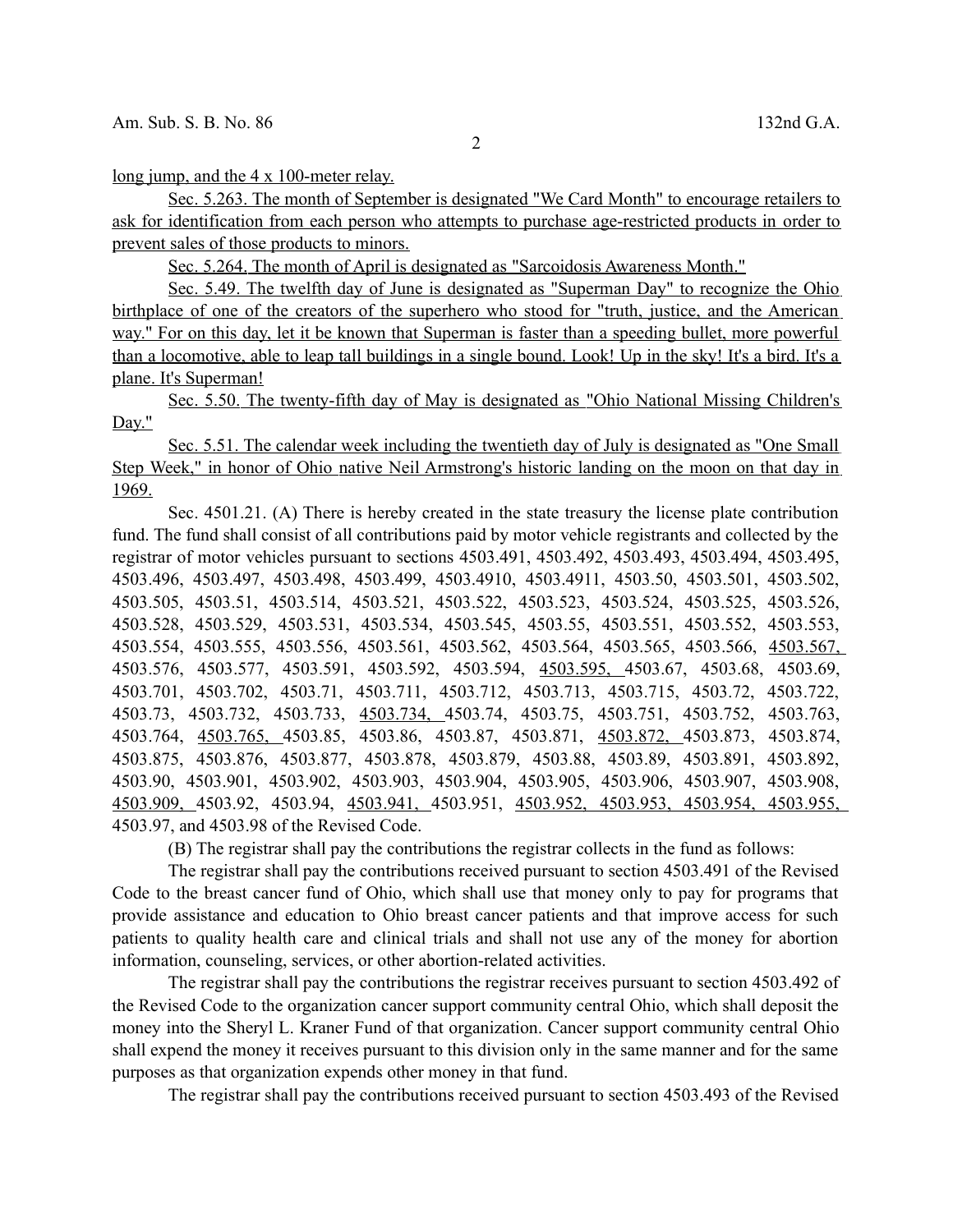Code to the autism society of Ohio, which shall use the contributions for programs and autism awareness efforts throughout the state.

The registrar shall pay the contributions the registrar receives pursuant to section 4503.494 of the Revised Code to the national multiple sclerosis society for distribution in equal amounts to the northwestern Ohio, Ohio buckeye, and Ohio valley chapters of the national multiple sclerosis society. These chapters shall use the money they receive under this section to assist in paying the expenses they incur in providing services directly to their clients.

The registrar shall pay the contributions the registrar receives pursuant to section 4503.495 of the Revised Code to the national pancreatic cancer foundation, which shall use the money it receives under this section to assist those who suffer with pancreatic cancer and their families.

The registrar shall pay the contributions the registrar receives pursuant to section 4503.496 of the Revised Code to the Ohio sickle cell and health association, which shall use the contributions to help support educational, clinical, and social support services for adults who have sickle cell disease.

The registrar shall pay the contributions the registrar receives pursuant to section 4503.497 of the Revised Code to the St. Baldrick's foundation, which shall use the contributions for its research and other programs.

The registrar shall pay the contributions the registrar receives pursuant to section 4503.498 of the Revised Code to special olympics Ohio, inc., which shall use the contributions for its programs, charitable efforts, and other activities.

The registrar shall pay the contributions the registrar receives pursuant to section 4503.499 of the Revised Code to the children's glioma cancer foundation, which shall use the contributions for its research and other programs.

The registrar shall pay the contributions the registrar receives pursuant to section 4503.4910 of the Revised Code to the KylerStrong foundation, which shall use the contributions to raise awareness of brain cancer caused by diffuse intrinsic pontine glioma and to fund research for the cure of such cancer.

The registrar shall pay the contributions the registrar receives pursuant to section 4503.4911 of the Revised Code to the research institution for childhood cancer at nationwide children's hospital, which shall use the contributions to fund research for the cure of childhood cancers.

The registrar shall pay the contributions the registrar receives pursuant to section 4503.50 of the Revised Code to the future farmers of America foundation, which shall deposit the contributions into its general account to be used for educational and scholarship purposes of the future farmers of America foundation.

The registrar shall pay the contributions the registrar receives pursuant to section 4503.501 of the Revised Code to the 4-H youth development program of the Ohio state university extension program, which shall use those contributions to pay the expenses it incurs in conducting its educational activities.

The registrar shall pay the contributions received pursuant to section 4503.502 of the Revised Code to the Ohio cattlemen's foundation, which shall use those contributions for scholarships and other educational activities.

The registrar shall pay the contributions received pursuant to section 4503.505 of the Revised Code to the organization Ohio region phi theta kappa, which shall use those contributions for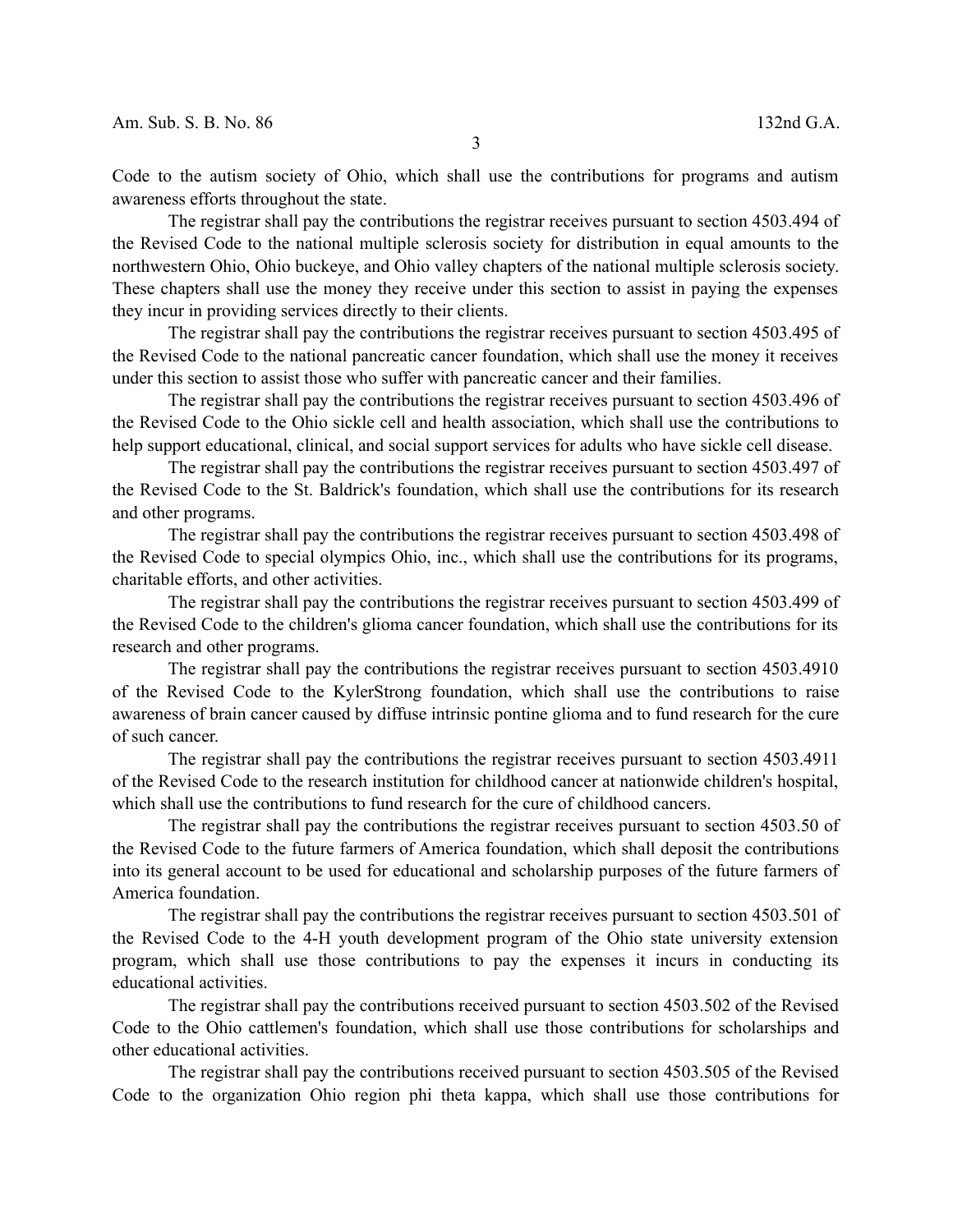scholarships for students who are members of that organization.

The registrar shall pay each contribution the registrar receives pursuant to section 4503.51 of the Revised Code to the university or college whose name or marking or design appears on collegiate license plates that are issued to a person under that section. A university or college that receives contributions from the fund shall deposit the contributions into its general scholarship fund.

The registrar shall pay the contributions the registrar receives pursuant to section 4503.514 of the Revised Code to the university of Notre Dame in South Bend, Indiana, for purposes of awarding grants or scholarships to residents of Ohio who attend the university. The university shall not use any of the funds it receives for purposes of administering the scholarship program. The registrar shall enter into appropriate agreements with the university of Notre Dame to effectuate the distribution of such funds as provided in this section.

The registrar shall pay the contributions the registrar receives pursuant to section 4503.521 of the Revised Code to the Ohio bicycle federation to assist that organization in paying for the educational programs it sponsors in support of Ohio cyclists of all ages.

The registrar shall pay the contributions the registrar receives pursuant to section 4503.522 of the Revised Code to the "friends of Perry's victory and international peace memorial, incorporated," a nonprofit corporation organized under the laws of this state, to assist that organization in paying the expenses it incurs in sponsoring or holding charitable, educational, and cultural events at the monument.

The registrar shall pay the contributions the registrar receives pursuant to section 4503.523 of the Revised Code to the fairport lights foundation, which shall use the money to pay for the restoration, maintenance, and preservation of the lighthouses of fairport harbor.

The registrar shall pay the contributions the registrar receives pursuant to section 4503.524 of the Revised Code to the Massillon tiger football booster club, which shall use the contributions only to promote and support the football team of Washington high school of the Massillon city school district.

The registrar shall pay the contributions the registrar receives pursuant to section 4503.525 of the Revised Code to the United States power squadron districts seven, eleven, twenty-four, and twenty-nine in equal amounts. Each power squadron district shall use the money it receives under this section to pay for the educational boating programs each district holds or sponsors within this state.

The registrar shall pay the contributions the registrar receives pursuant to section 4503.526 of the Revised Code to the Ohio district Kiwanis foundation of the Ohio district of Kiwanis international, which shall use the money it receives under this section to pay the costs of its educational and humanitarian activities.

The registrar shall pay the contributions the registrar receives pursuant to section 4503.528 of the Revised Code to the Ohio-association of child caring agencies children's alliance, which shall use the money it receives under this section to pay the expenses it incurs in advancing its mission of sustainably improving the provision of services to children, young adults, and families in this state.

The registrar shall pay the contributions the registrar receives pursuant to section 4503.529 of the Revised Code to the Ohio nurses foundation. The foundation shall use the money it receives under this section to provide educational scholarships to assist individuals who aspire to join the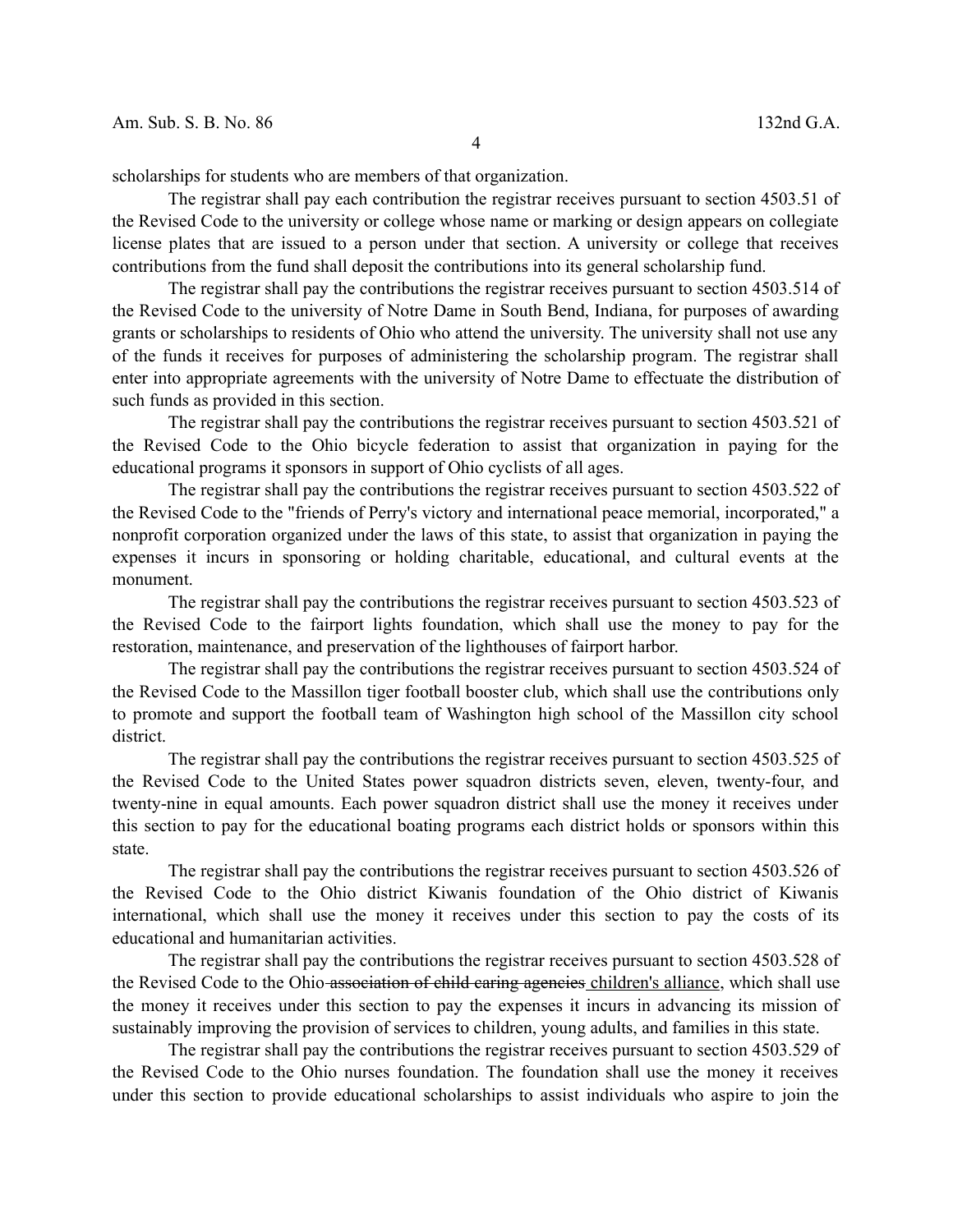The registrar shall pay the contributions the registrar receives pursuant to section 4503.531 of the Revised Code to the thank you foundation, incorporated, a nonprofit corporation organized under the laws of this state, to assist that organization in paying for the charitable activities and programs it sponsors in support of United States military personnel, veterans, and their families.

The registrar shall pay the contributions the registrar receives pursuant to section 4503.534 of the Revised Code to the disabled American veterans department of Ohio, to be used for programs that serve disabled American veterans and their families.

The registrar shall pay the contributions the registrar receives pursuant to section 4503.55 of the Revised Code to the pro football hall of fame, which shall deposit the contributions into a special bank account that it establishes and which shall be separate and distinct from any other account the pro football hall of fame maintains, to be used exclusively for the purpose of promoting the pro football hall of fame as a travel destination.

The registrar shall pay the contributions that are paid to the registrar pursuant to section 4503.545 of the Revised Code to the national rifle association foundation, which shall use the money to pay the costs of the educational activities and programs the foundation holds or sponsors in this state.

The registrar shall pay to the Ohio pet fund the contributions the registrar receives pursuant to section 4503.551 of the Revised Code and any other money from any other source, including donations, gifts, and grants, that is designated by the source to be paid to the Ohio pet fund. The Ohio pet fund shall use the moneys it receives under this section to support programs for the sterilization of dogs and cats and for educational programs concerning the proper veterinary care of those animals, and for expenses of the Ohio pet fund that are reasonably necessary for it to obtain and maintain its tax-exempt status and to perform its duties.

The registrar shall pay the contributions the registrar receives pursuant to section 4503.552 of the Revised Code to the rock and roll hall of fame and museum, incorporated.

The registrar shall pay the contributions the registrar receives pursuant to section 4503.553 of the Revised Code to the Ohio coalition for animals, incorporated, a nonprofit corporation. Except as provided in division (B) of this section, the coalition shall distribute the money to its members, and the members shall use the money only to pay for educational, charitable, and other programs of each coalition member that provide care for unwanted, abused, and neglected horses. The Ohio coalition for animals may use a portion of the money to pay for reasonable marketing costs incurred in the design and promotion of the license plate and for administrative costs incurred in the disbursement and management of funds received under this section.

The registrar shall pay the contributions the registrar receives pursuant to section 4503.554 of the Revised Code to the Ohio state council of the knights of Columbus, which shall use the contributions to pay for its charitable activities and programs.

The registrar shall pay the contributions the registrar receives pursuant to section 4503.555 of the Revised Code to the western reserve historical society, which shall use the contributions to fund the Crawford auto aviation museum.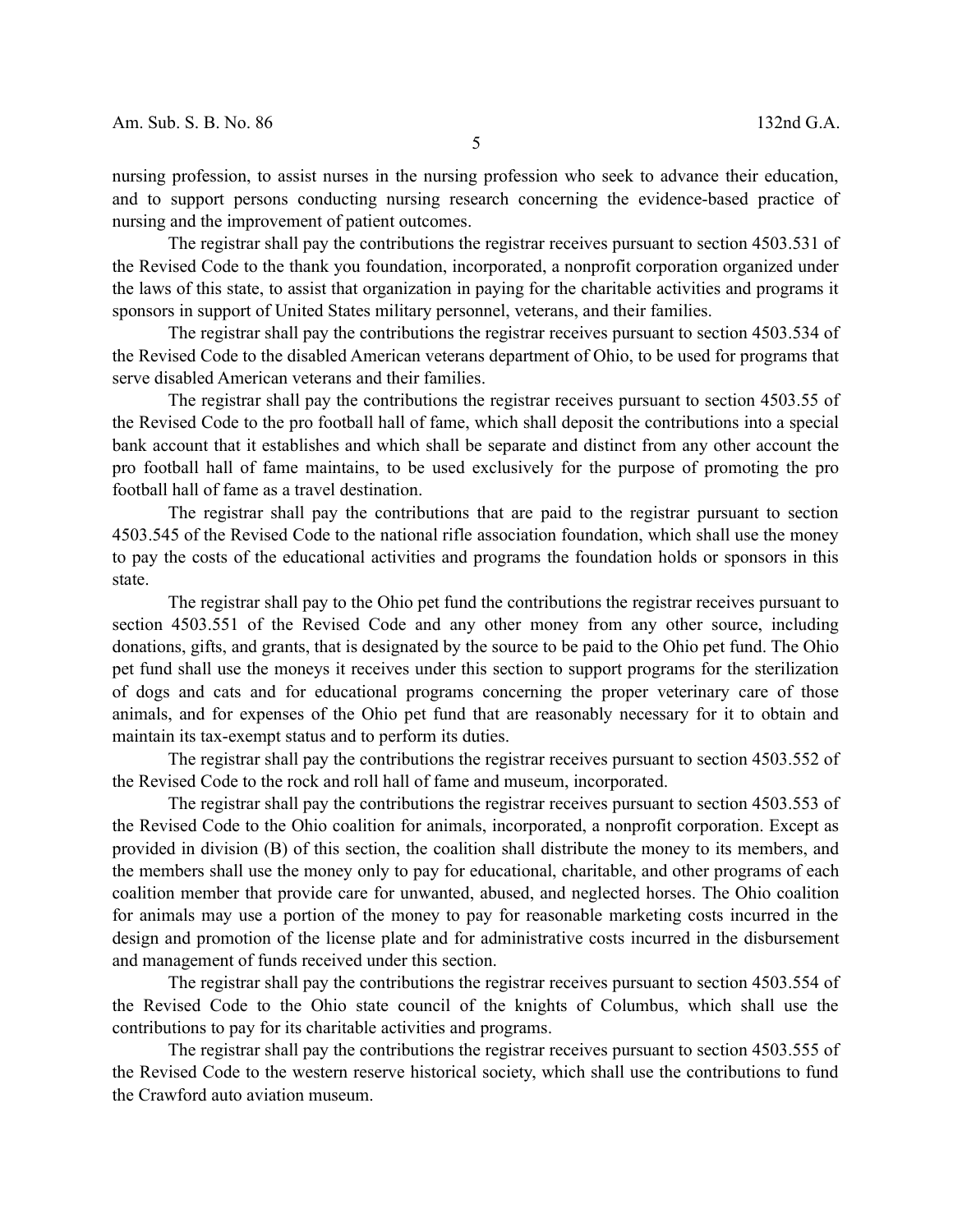The registrar shall pay the contributions the registrar receives pursuant to section 4503.556 of the Revised Code to the Erica J. Holloman foundation, inc., for the awareness of triple negative breast cancer. The foundation shall use the contributions for charitable and educational purposes.

The registrar shall pay the contributions the registrar receives pursuant to section 4503.561 of the Revised Code to the state of Ohio chapter of ducks unlimited, inc., which shall deposit the contributions into a special bank account that it establishes. The special bank account shall be separate and distinct from any other account the state of Ohio chapter of ducks unlimited, inc., maintains and shall be used exclusively for the purpose of protecting, enhancing, restoring, and managing wetlands and conserving wildlife habitat. The state of Ohio chapter of ducks unlimited, inc., annually shall notify the registrar in writing of the name, address, and account to which such payments are to be made.

The registrar shall pay the contributions the registrar receives pursuant to section 4503.562 of the Revised Code to the Mahoning river consortium, which shall use the money to pay the expenses it incurs in restoring and maintaining the Mahoning river watershed.

The registrar shall pay the contributions the registrar receives pursuant to section 4503.564 of the Revised Code to Antioch college for the use of the Glen Helen ecology institute to pay expenses related to the Glen Helen nature preserve.

The registrar shall pay the contributions the registrar receives pursuant to section 4503.565 of the Revised Code to the conservancy for Cuyahoga valley national park, which shall use the money in support of the park.

The registrar shall pay the contributions the registrar receives pursuant to section 4503.566 of the Revised Code to the Ottawa national wildlife refuge, which shall use the contributions for wildlife preservation purposes.

 The registrar shall pay the contributions the registrar receives pursuant to section 4503.567 of the Revised Code to the girls on the run of Franklin county, inc., which shall use the contributions to support the activities of the organization.

The registrar shall pay the contributions the registrar receives pursuant to section 4503.576 of the Revised Code to the Ohio state beekeepers association, which shall use those contributions to promote beekeeping, provide educational information about beekeeping, and to support other state and local beekeeping programs.

The registrar shall pay the contributions the registrar receives pursuant to section 4503.577 of the Revised Code to the national aviation hall of fame, which shall use the contributions to fulfill its mission of honoring aerospace legends to inspire future leaders.

The registrar shall pay to a sports commission created pursuant to section 4503.591 of the Revised Code each contribution the registrar receives under that section that an applicant pays to obtain license plates that bear the logo of a professional sports team located in the county of that sports commission and that is participating in the license plate program pursuant to division (E) of that section, irrespective of the county of residence of an applicant.

The registrar shall pay to a community charity each contribution the registrar receives under section 4503.591 of the Revised Code that an applicant pays to obtain license plates that bear the logo of a professional sports team that is participating in the license plate program pursuant to division (G) of that section.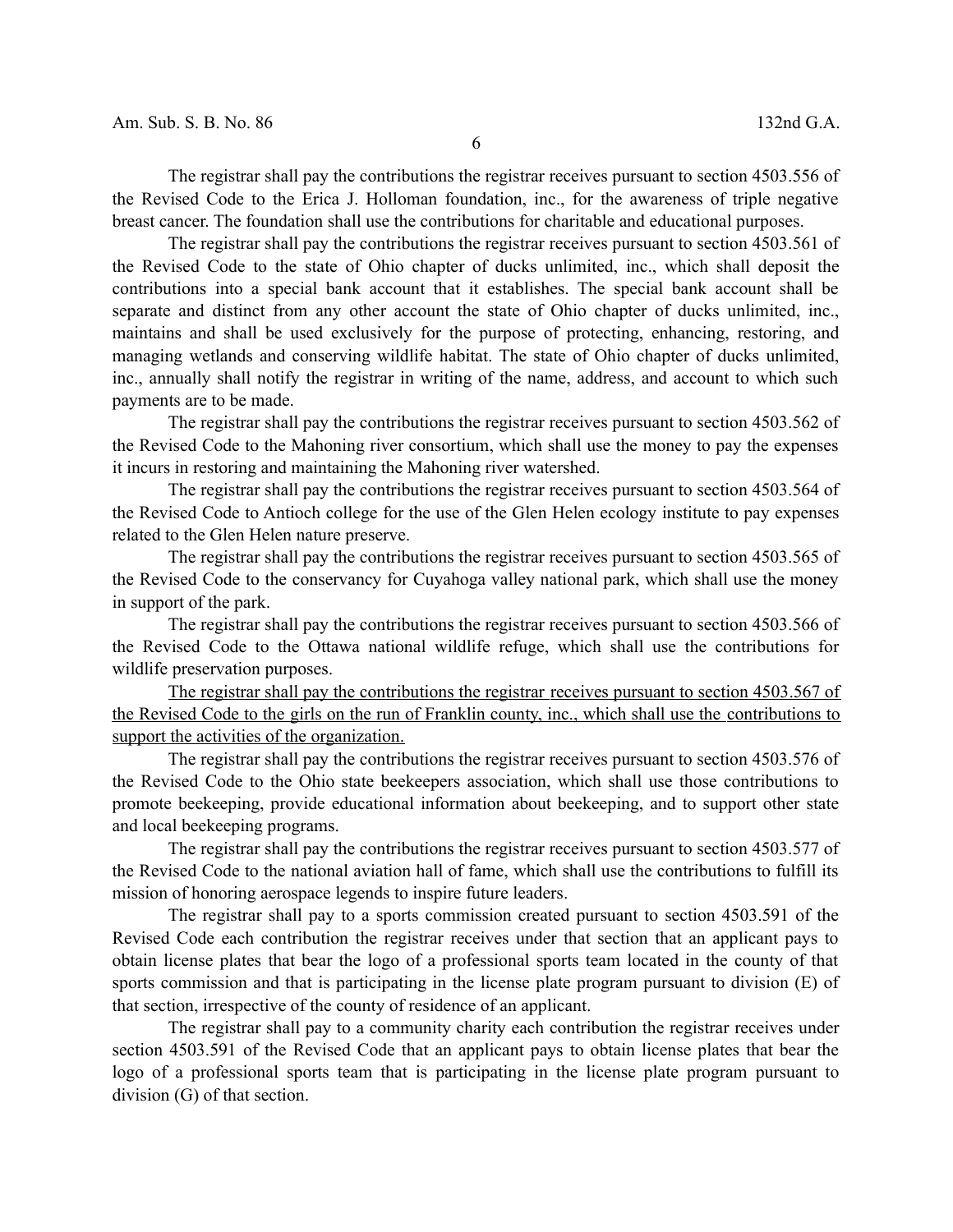The registrar shall pay the contributions the registrar receives pursuant to section 4503.592 of the Revised Code to pollinator partnership's monarch wings across Ohio program, which shall use the contributions for the protection and preservation of the monarch butterfly and pollinator corridor in Ohio and for educational programs.

The registrar shall pay the contributions the registrar receives pursuant to section 4503.594 of the Revised Code to pelotonia, which shall use the contributions for the purpose of supporting cancer research.

The registrar shall pay the contributions the registrar receives pursuant to section 4503.595 of the Revised Code to the Stan Hywet hall and gardens.

The registrar shall pay the contributions the registrar receives pursuant to section 4503.67 of the Revised Code to the Dan Beard council of the boy scouts of America. The council shall distribute all contributions in an equitable manner throughout the state to regional councils of the boy scouts.

The registrar shall pay the contributions the registrar receives pursuant to section 4503.68 of the Revised Code to the great river council of the girl scouts of the United States of America. The council shall distribute all contributions in an equitable manner throughout the state to regional councils of the girl scouts.

The registrar shall pay the contributions the registrar receives pursuant to section 4503.69 of the Revised Code to the Dan Beard council of the boy scouts of America. The council shall distribute all contributions in an equitable manner throughout the state to regional councils of the boy scouts.

The registrar shall pay the contributions the registrar receives pursuant to section 4503.701 of the Revised Code to the Prince Hall grand lodge of free and accepted masons of Ohio, which shall use the contributions for scholarship purposes.

The registrar shall pay the contributions the registrar receives pursuant to section 4503.702 of the Revised Code to the Ohio Association of the Improved Benevolent and Protective Order of the Elks of the World, which shall use the funds for charitable purposes.

The registrar shall pay the contributions the registrar receives pursuant to section 4503.71 of the Revised Code to the fraternal order of police of Ohio, incorporated, which shall deposit the fees into its general account to be used for purposes of the fraternal order of police of Ohio, incorporated.

The registrar shall pay the contributions the registrar receives pursuant to section 4503.711 of the Revised Code to the fraternal order of police of Ohio, incorporated, which shall deposit the contributions into an account that it creates to be used for the purpose of advancing and protecting the law enforcement profession, promoting improved law enforcement methods, and teaching respect for law and order.

The registrar shall pay the contributions received pursuant to section 4503.712 of the Revised Code to Ohio concerns of police survivors, which shall use those contributions to provide whatever assistance may be appropriate to the families of Ohio law enforcement officers who are killed in the line of duty.

The registrar shall pay the contributions received pursuant to section 4503.713 of the Revised Code to the greater Cleveland peace officers memorial society, which shall use those contributions to honor law enforcement officers who have died in the line of duty and support its charitable purposes.

The registrar shall pay the contributions the registrar receives pursuant to section 4503.715 of the Revised Code to the fallen linemen organization, which shall use the contributions to recognize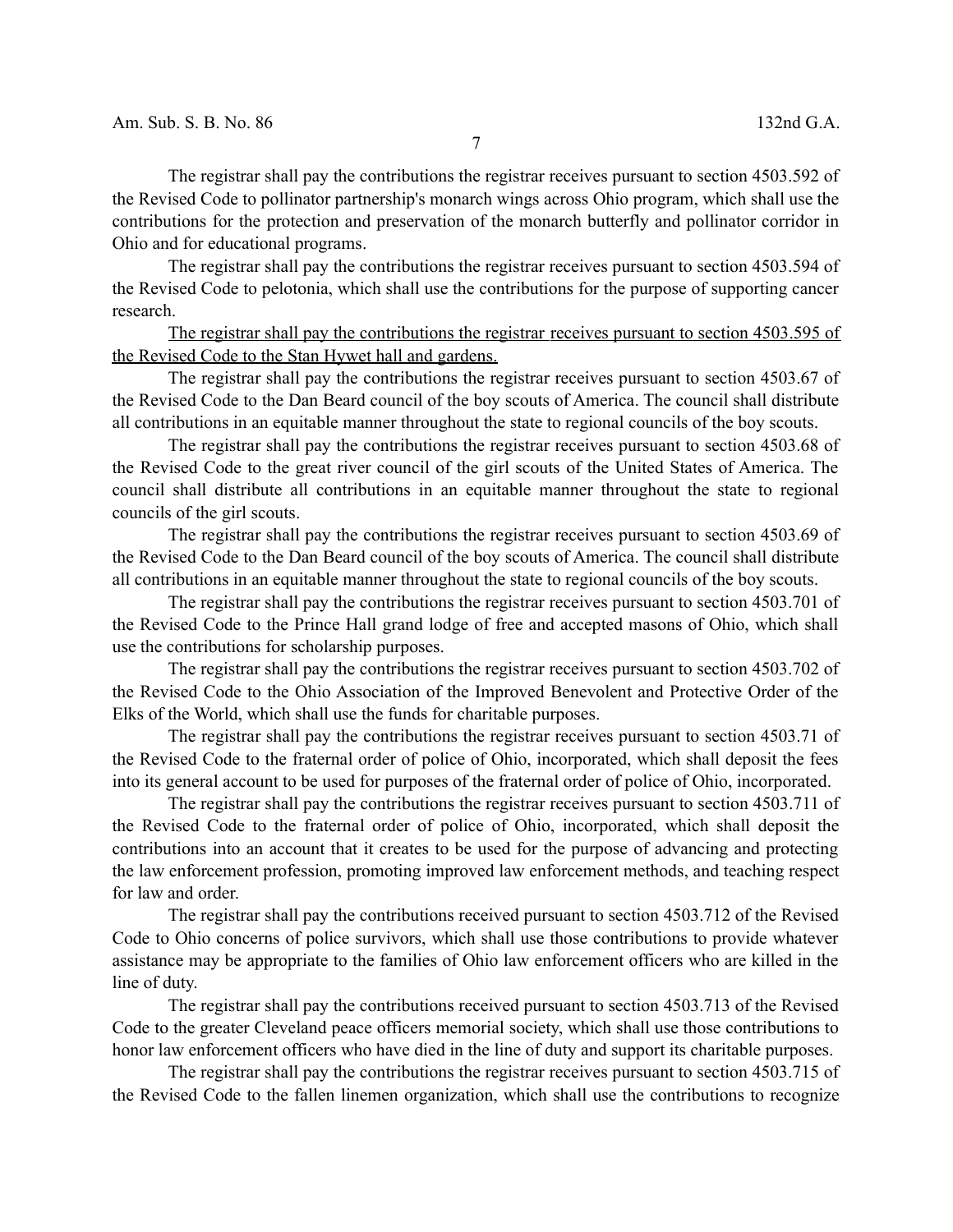and memorialize fallen linemen and support their families.

The registrar shall pay the contributions the registrar receives pursuant to section 4503.72 of the Revised Code to the organization known on March 31, 2003, as the Ohio CASA/GAL association, a private, nonprofit corporation organized under Chapter 1702. of the Revised Code. The Ohio CASA/GAL association shall use these contributions to pay the expenses it incurs in administering a program to secure the proper representation in the courts of this state of abused, neglected, and dependent children, and for the training and supervision of persons participating in that program.

The registrar shall pay the contributions the registrar receives pursuant to section 4503.722 of the Revised Code to the Down Syndrome Association of Central Ohio, which shall use the contributions for advocacy purposes throughout the state.

The registrar shall pay the contributions the registrar receives pursuant to section 4503.73 of the Revised Code to Wright B. Flyer, incorporated, which shall deposit the contributions into its general account to be used for purposes of Wright B. Flyer, incorporated.

The registrar shall pay the contributions the registrar receives pursuant to section 4503.732 of the Revised Code to the Siegel Shuster society, a nonprofit organization dedicated to commemorating and celebrating the creation of Superman in Cleveland, Ohio.

The registrar shall pay the contributions the registrar receives pursuant to section 4503.733 of the Revised Code to the central Ohio chapter of the juvenile diabetes research foundation, which shall distribute the contributions to the chapters of the juvenile diabetes research foundation in whose geographic territory the person who paid the contribution resides.

 The registrar shall pay the contributions the registrar receives pursuant to section 4503.734 of the Revised Code to the Ohio highway patrol auxiliary foundation, which shall use the contributions to fulfill the foundation's mission of supporting law enforcement education and assistance.

The registrar shall pay the contributions the registrar receives pursuant to section 4503.74 of the Revised Code to the Columbus zoological park association, which shall disburse the moneys to Ohio's major metropolitan zoos, as defined in section 4503.74 of the Revised Code, in accordance with a written agreement entered into by the major metropolitan zoos.

The registrar shall pay the contributions the registrar receives pursuant to section 4503.75 of the Revised Code to the rotary foundation, located on March 31, 2003, in Evanston, Illinois, to be placed in a fund known as the permanent fund and used to endow educational and humanitarian programs of the rotary foundation.

The registrar shall pay the contributions the registrar receives pursuant to section 4503.751 of the Revised Code to the Ohio association of realtors, which shall deposit the contributions into a property disaster relief fund maintained under the Ohio realtors charitable and education foundation.

The registrar shall pay the contributions the registrar receives pursuant to section 4503.752 of the Revised Code to buckeye corvettes, incorporated, which shall use the contributions to pay for its charitable activities and programs.

The registrar shall pay the contributions the registrar receives pursuant to section 4503.763 of the Revised Code to the Ohio history connection to be used solely to build, support, and maintain the Ohio battleflag collection within the Ohio history connection.

The registrar shall pay the contributions the registrar receives pursuant to section 4503.764 of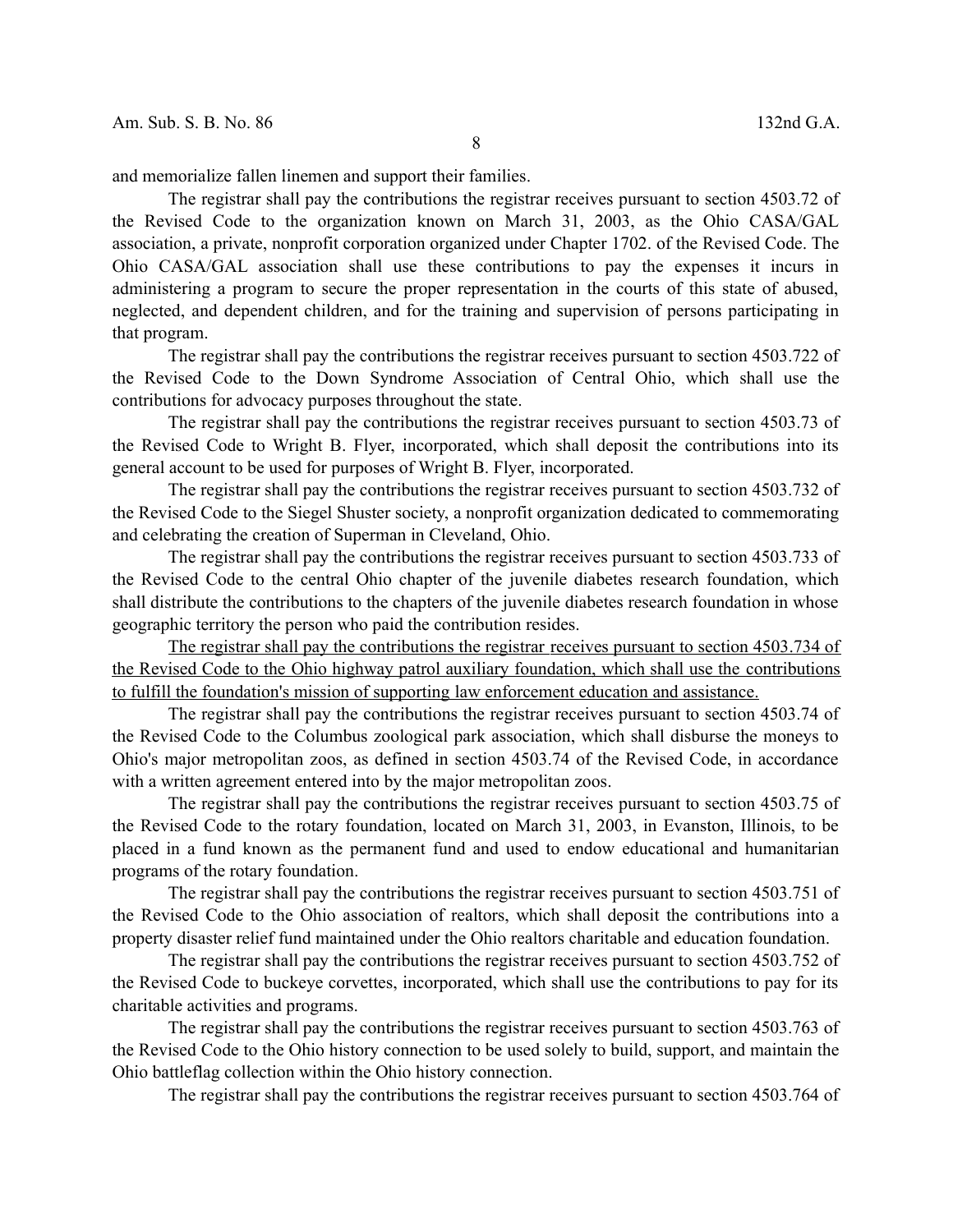the Revised Code to the Medina county historical society, which shall use those contributions to distribute between the various historical societies and museums in Medina county.

 The registrar shall pay the contributions the registrar receives pursuant to section 4503.765 of the Revised Code to the Amaranth grand chapter foundation, which shall use the contributions for communal outreach, charitable service, and scholarship purposes.

The registrar shall pay the contributions the registrar receives pursuant to section 4503.85 of the Revised Code to the Ohio sea grant college program to be used for Lake Erie area research projects.

The registrar shall pay the contributions the registrar receives pursuant to section 4503.86 of the Revised Code to the Ohio Lincoln highway historic byway, which shall use those contributions solely to promote and support the historical preservation and advertisement of the Lincoln highway in this state.

The registrar shall pay the contributions the registrar receives pursuant to section 4503.87 of the Revised Code to the Grove City little league dream field fund, which shall use those contributions solely to build, maintain, and improve youth baseball fields within the municipal corporation of Grove City.

The registrar shall pay the contributions the registrar receives pursuant to section 4503.871 of the Revised Code to the Solon city school district. The school district shall use the contributions it receives to pay the expenses it incurs in providing services to the school district's students that assist in developing or maintaining the mental and emotional well-being of the students. The services provided may include bereavement counseling, instruction in defensive driving techniques, sensitivity training, and the counseling and education of students regarding bullying, dating violence, drug abuse, suicide prevention, and human trafficking. The school district superintendent or, in the school district superintendent's discretion, the appropriate school principal or appropriate school counselors shall determine any charitable organizations that the school district hires to provide those services. The school district also may use the contributions it receives to pay for members of the faculty of the school district to receive training in providing such services to the students of the school district. The school district shall ensure that any charitable organization that is hired by the district is exempt from federal income taxation under subsection  $501(c)(3)$  of the Internal Revenue Code. The school district shall not use the contributions it receives for any other purpose.

 The registrar shall pay the contributions the registrar receives pursuant to section 4503.872 of the Revised Code to the Canton city school district. The district may use the contributions for student welfare, but shall not use the contributions for any political purpose or to pay salaries of district employees.

The registrar shall pay the contributions the registrar receives pursuant to section 4503.873 of the Revised Code to Padua Franciscan high school located in the municipal corporation of Parma. The school shall use fifty per cent of the contributions it receives to provide tuition assistance to its students. The school shall use the remaining fifty per cent to pay the expenses it incurs in providing services to the school's students that assist in developing or maintaining the mental and emotional well-being of the students. The services provided may include bereavement counseling, instruction in defensive driving techniques, sensitivity training, and the counseling and education of students regarding bullying, dating violence, drug abuse, suicide prevention, and human trafficking. As a part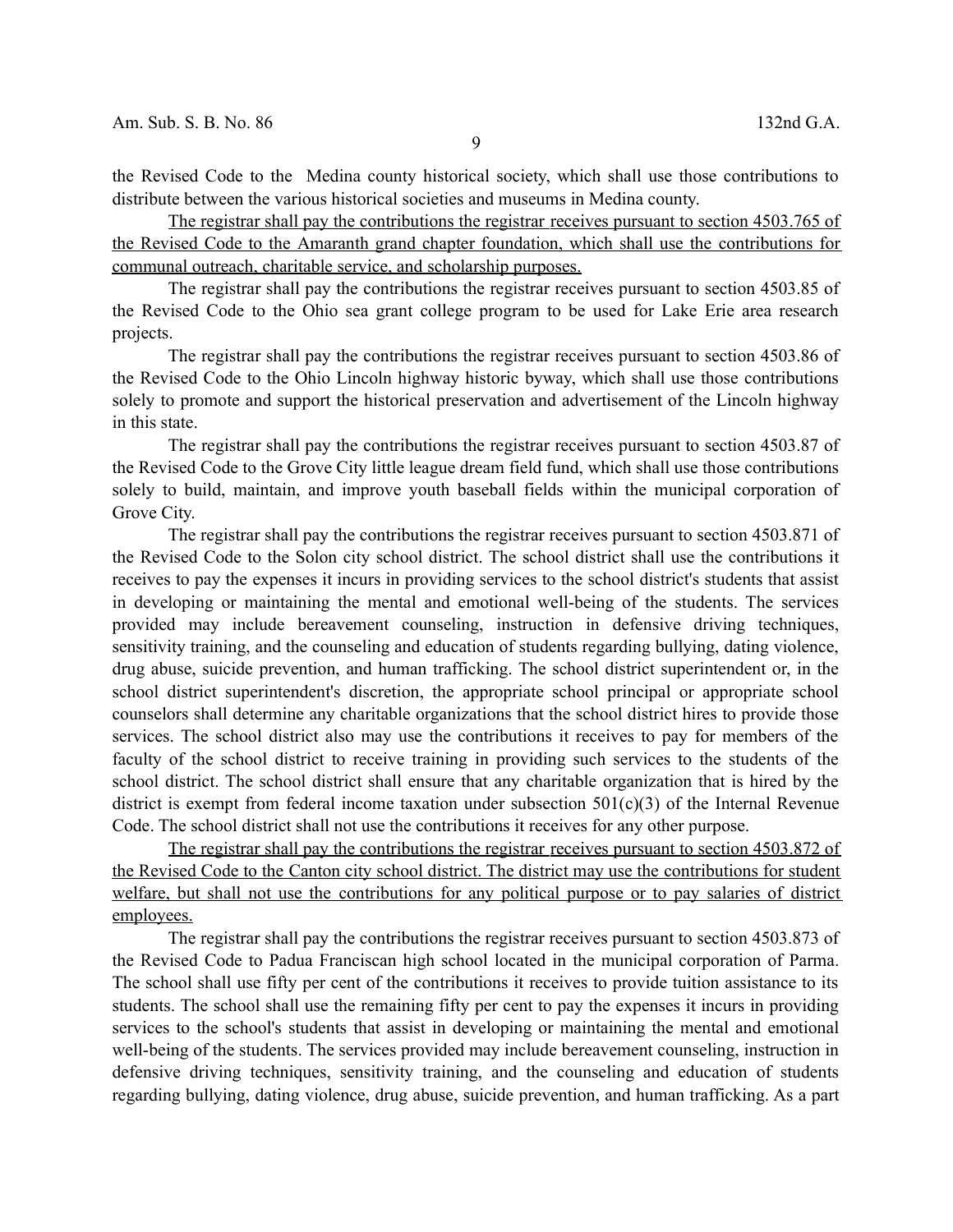of providing such services, the school may pay for members of the faculty of the school to receive training in providing those services. The school principal or, in the school principal's discretion, appropriate school counselors shall determine any charitable organizations that the school hires to provide those services. The school shall ensure that any such charitable organization is exempt from federal income taxation under subsection  $501(c)(3)$  of the Internal Revenue Code. The school shall not use the contributions it receives for any other purpose.

The registrar shall pay the contributions the registrar receives pursuant to section 4503.874 of the Revised Code to St. Edward high school located in the municipal corporation of Lakewood. The school shall use fifty per cent of the contributions it receives to provide tuition assistance to its students. The school shall use the remaining fifty per cent to pay the expenses it incurs in providing services to the school's students that assist in developing or maintaining the mental and emotional well-being of the students. The services provided may include bereavement counseling, instruction in defensive driving techniques, sensitivity training, and the counseling and education of students regarding bullying, dating violence, drug abuse, suicide prevention, and human trafficking. As a part of providing such services, the school may pay for members of the faculty of the school to receive training in providing those services. The school principal or, in the school principal's discretion, appropriate school counselors shall determine any charitable organizations that the school hires to provide those services. The school shall ensure that any such charitable organization is exempt from federal income taxation under subsection  $501(c)(3)$  of the Internal Revenue Code. The school shall not use the contributions it receives for any other purpose.

The registrar shall pay the contributions the registrar receives pursuant to section 4503.875 of the Revised Code to Walsh Jesuit high school located in the municipal corporation of Cuyahoga Falls. The school shall use fifty per cent of the contributions it receives to provide tuition assistance to its students. The school shall use the remaining fifty per cent to pay the expenses it incurs in providing services to the school's students that assist in developing or maintaining the mental and emotional well-being of the students. The services provided may include bereavement counseling, instruction in defensive driving techniques, sensitivity training, and the counseling and education of students regarding bullying, dating violence, drug abuse, suicide prevention, and human trafficking. As a part of providing such services, the school may pay for members of the faculty of the school to receive training in providing those services. The school principal or, in the school principal's discretion, appropriate school counselors shall determine any charitable organizations that the school hires to provide those services. The school shall ensure that any such charitable organization is exempt from federal income taxation under subsection  $501(c)(3)$  of the Internal Revenue Code. The school shall not use the contributions it receives for any other purpose.

The registrar shall pay the contributions the registrar receives pursuant to section 4503.876 of the Revised Code to the North Royalton city school district. The school district shall use the contributions it receives to pay the expenses it incurs in providing services to the school district's students that assist in developing or maintaining the mental and emotional well-being of the students. The services provided may include bereavement counseling, instruction in defensive driving techniques, sensitivity training, and the counseling and education of students regarding bullying, dating violence, drug abuse, suicide prevention, and human trafficking. The school district superintendent or, in the school district superintendent's discretion, the appropriate school principal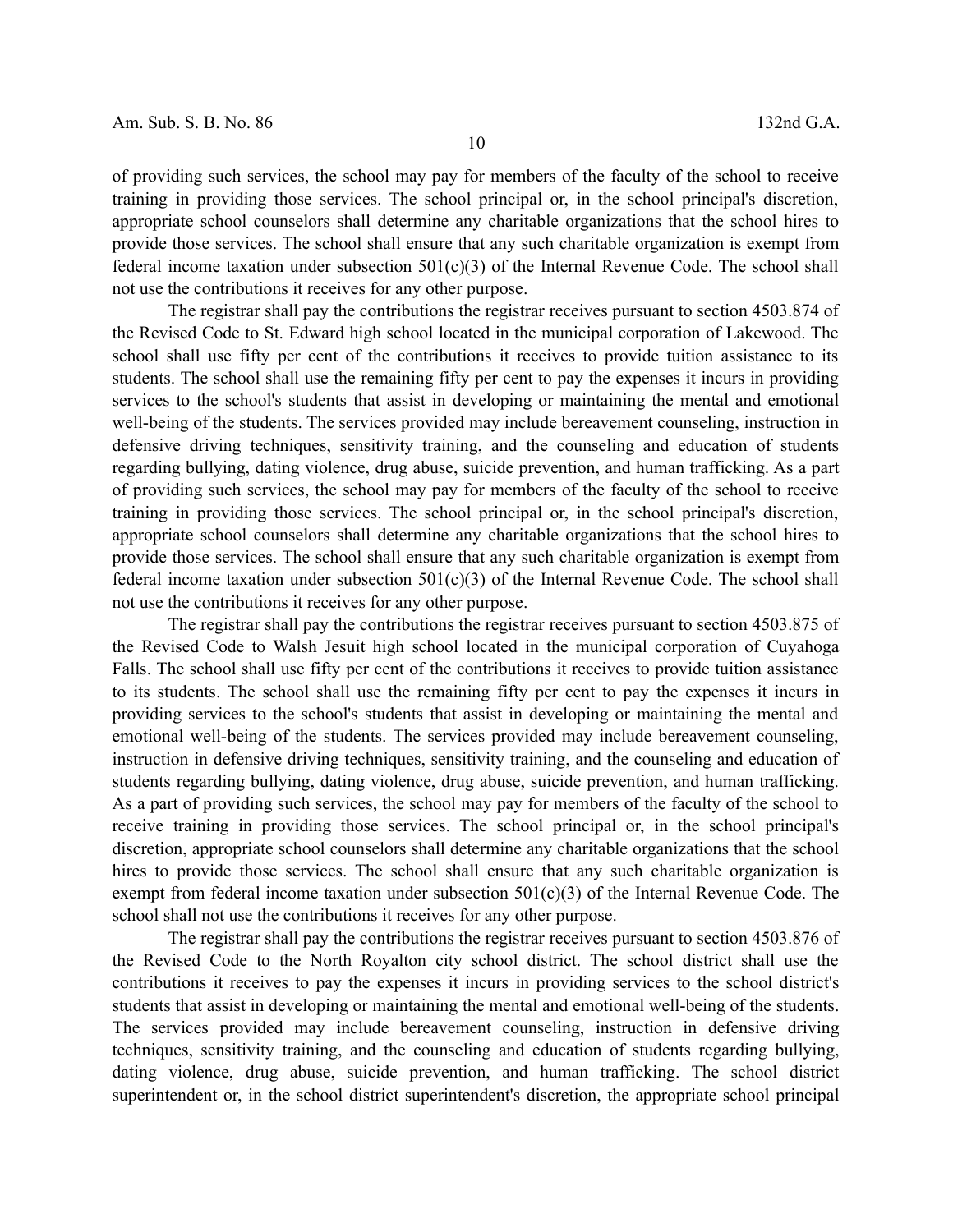or appropriate school counselors shall determine any charitable organizations that the school district hires to provide those services. The school district also may use the contributions it receives to pay for members of the faculty of the school district to receive training in providing such services to the students of the school district. The school district shall ensure that any charitable organization that is hired by the district is exempt from federal income taxation under subsection  $501(c)(3)$  of the Internal Revenue Code. The school district shall not use the contributions it receives for any other purpose.

The registrar shall pay the contributions the registrar receives pursuant to section 4503.877 of the Revised Code to the Independence local school district. The school district shall use the contributions it receives to pay the expenses it incurs in providing services to the school district's students that assist in developing or maintaining the mental and emotional well-being of the students. The services provided may include bereavement counseling, instruction in defensive driving techniques, sensitivity training, and the counseling and education of students regarding bullying, dating violence, drug abuse, suicide prevention, and human trafficking. The school district superintendent or, in the school district superintendent's discretion, the appropriate school principal or appropriate school counselors shall determine any charitable organizations that the school district hires to provide those services. The school district also may use the contributions it receives to pay for members of the faculty of the school district to receive training in providing such services to the students of the school district. The school district shall ensure that any charitable organization that is hired by the district is exempt from federal income taxation under subsection  $501(c)(3)$  of the Internal Revenue Code. The school district shall not use the contributions it receives for any other purpose.

The registrar shall pay the contributions the registrar receives pursuant to section 4503.878 of the Revised Code to the Cuyahoga Heights local school district. The school district shall use the contributions it receives to pay the expenses it incurs in providing services to the school district's students that assist in developing or maintaining the mental and emotional well-being of the students. The services provided may include bereavement counseling, instruction in defensive driving techniques, sensitivity training, and the counseling and education of students regarding bullying, dating violence, drug abuse, suicide prevention, and human trafficking. The school district superintendent or, in the school district superintendent's discretion, the appropriate school principal or appropriate school counselors, shall determine any charitable organizations that the school district hires to provide those services. The school district also may use the contributions it receives to pay for members of the faculty of the school district to receive training in providing such services to the students of the school district. The school district shall ensure that any charitable organization that is hired by the district is exempt from federal income taxation under subsection  $501(c)(3)$  of the Internal Revenue Code. The school district shall not use the contributions it receives for any other purpose.

The registrar shall pay the contributions the registrar receives pursuant to section 4503.879 of the Revised Code to the west technical high school alumni association, which shall use the contributions for activities sponsored by the association.

The registrar shall pay the contributions the registrar receives pursuant to section 4503.88 of the Revised Code to the Kenston local school district. The school district shall use the contributions it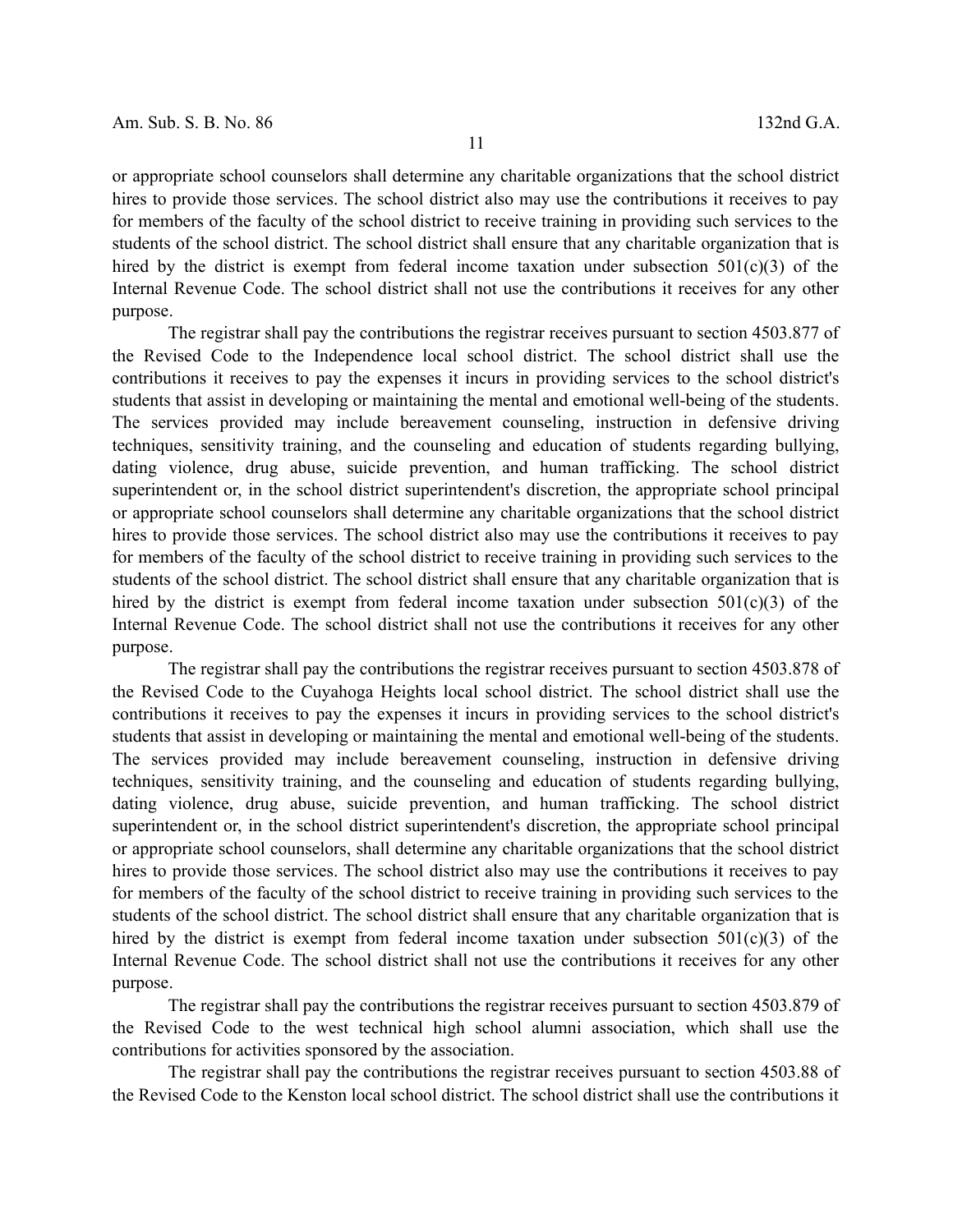receives to pay the expenses it incurs in providing services that assist in developing or maintaining a culture of environmental responsibility and an innovative science, technology, engineering, art, and math (S.T.E.A.M.) curriculum to the school district's students. The school district shall not use the contributions it receives for any other purpose.

The registrar shall pay the contributions the registrar receives pursuant to section 4503.89 of the Revised Code to the American red cross of greater Columbus on behalf of the Ohio chapters of the American red cross, which shall use the contributions for disaster readiness, preparedness, and response programs on a statewide basis.

The registrar shall pay the contributions the registrar receives pursuant to section 4503.891 of the Revised Code to the Ohio lions foundation. The foundation shall use the contributions for charitable and educational purposes.

The registrar shall pay the contributions the registrar receives pursuant to section 4503.892 of the Revised Code to the Hudson city school district. The school district shall not use the contributions it receives for any political purpose.

The registrar shall pay the contributions the registrar receives pursuant to section 4503.90 of the Revised Code to the nationwide children's hospital foundation.

The registrar shall pay the contributions the registrar receives pursuant to section 4503.901 of the Revised Code to the Ohio association for pupil transportation, which shall use the money to support transportation programs, provide training to school transportation professionals, and support other initiatives for school transportation safety.

The registrar shall pay the contributions the registrar receives pursuant to section 4503.902 of the Revised Code to St. Ignatius high school located in the municipal corporation of Cleveland. The school shall use fifty per cent of the contributions it receives to provide tuition assistance to its students. The school shall use the remaining fifty per cent to pay the expenses it incurs in providing services to the school's students that assist in developing or maintaining the mental and emotional well-being of the students. The services provided may include bereavement counseling, instruction in defensive driving techniques, sensitivity training, and the counseling and education of students regarding bullying, dating violence, drug abuse, suicide prevention, and human trafficking. As a part of providing such services, the school may pay for members of the faculty of the school to receive training in providing those services. The school principal or, in the school principal's discretion, appropriate school counselors shall determine any charitable organizations that the school hires to provide those services. The school shall ensure that any such charitable organization is exempt from federal income taxation under subsection  $501(c)(3)$  of the Internal Revenue Code. The school shall not use the contributions it receives for any other purpose.

The registrar shall pay the contributions the registrar receives pursuant to section 4503.903 of the Revised Code to the Brecksville-Broadview Heights city school district. The school district shall use the contributions it receives to pay the expenses it incurs in providing services to the school district's students that assist in developing or maintaining the mental and emotional well-being of the students. The services provided may include bereavement counseling, instruction in defensive driving techniques, sensitivity training, and the counseling and education of students regarding bullying, dating violence, drug abuse, suicide prevention, and human trafficking. The school district superintendent or, in the school district superintendent's discretion, the appropriate school principal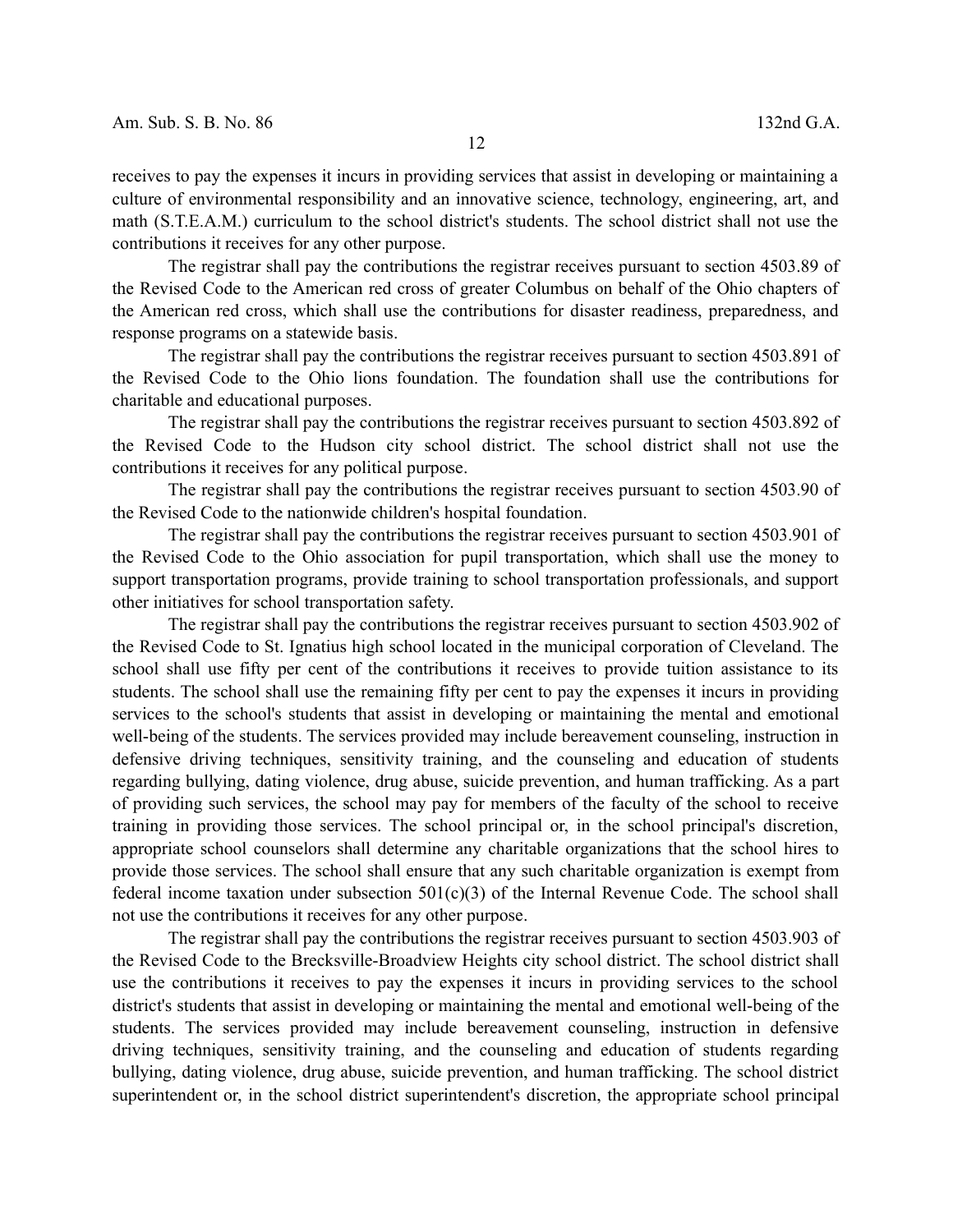or appropriate school counselors shall determine any charitable organizations that the school district hires to provide those services. The school district also may use the contributions it receives to pay for members of the faculty of the school district to receive training in providing such services to the students of the school district. The school district shall ensure that any charitable organization that is hired by the district is exempt from federal income taxation under subsection 501(c)(3) of the Internal Revenue Code. The school district shall not use the contributions it receives for any other purpose.

The registrar shall pay the contributions the registrar receives pursuant to section 4503.904 of the Revised Code to the Chagrin Falls exempted village school district. The school district shall use the contributions it receives to pay the expenses it incurs in providing services to the school district's students that assist in developing or maintaining the mental and emotional well-being of the students. The services provided may include bereavement counseling, instruction in defensive driving techniques, sensitivity training, and the counseling and education of students regarding bullying, dating violence, drug abuse, suicide prevention, and human trafficking. The school district superintendent or, in the school district superintendent's discretion, the appropriate school principal or appropriate school counselors shall determine any charitable organizations that the school district hires to provide those services. The school district also may use the contributions it receives to pay for members of the faculty of the school district to receive training in providing such services to the students of the school district. The school district shall ensure that any charitable organization that is hired by the district is exempt from federal income taxation under subsection  $501(c)(3)$  of the Internal Revenue Code. The school district shall not use the contributions it receives for any other purpose.

The registrar shall pay the contributions the registrar receives pursuant to section 4503.905 of the Revised Code to the Cuyahoga valley career center. The career center shall use the contributions it receives to pay the expenses it incurs in providing services to the career center's students that assist in developing or maintaining the mental and emotional well-being of the students. The services provided may include bereavement counseling, instruction in defensive driving techniques, sensitivity training, and the counseling and education of students regarding bullying, dating violence, drug abuse, suicide prevention, and human trafficking. The career center's superintendent or in the career center's superintendent's discretion, the school board or appropriate school counselors shall determine any charitable organizations that the career center hires to provide those services. The career center also may use the contributions it receives to pay for members of the faculty of the career center to receive training in providing such services to the students of the career center. The career center shall ensure that any charitable organization that is hired by the career center is exempt from federal income taxation under subsection  $501(c)(3)$  of the Internal Revenue Code. The career center shall not use the contributions it receives for any other purpose.

The registrar shall pay the contributions the registrar receives pursuant to section 4503.906 of the Revised Code to the Stow-Munroe Falls city school district. The school district shall not use the contributions it receives for any political purpose.

The registrar shall pay the contributions the registrar receives pursuant to section 4503.907 of the Revised Code to the Twinsburg city school district. The school district shall not use the contributions it receives for any political purpose.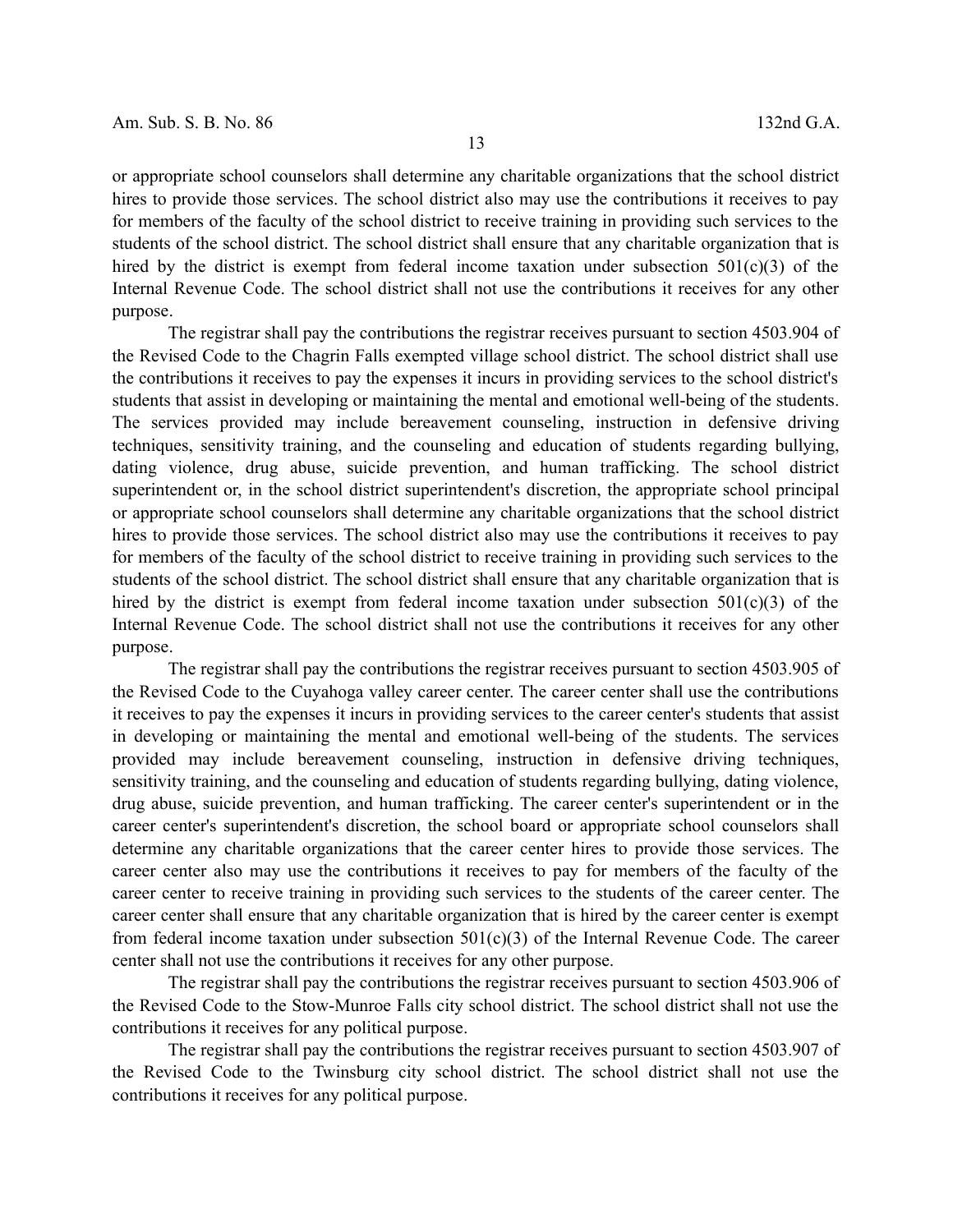The registrar shall pay the contributions the registrar receives pursuant to section 4503.908 of the Revised Code to St. Xavier high school located in Springfield township in Hamilton county. The school shall use fifty per cent of the contributions it receives to provide tuition assistance to its students. The school shall use the remaining fifty per cent to pay the expenses it incurs in providing services to the school's students that assist in developing or maintaining the mental and emotional well-being of the students. The services provided may include bereavement counseling, instruction in defensive driving techniques, sensitivity training, and the counseling and education of students regarding bullying, dating violence, drug abuse, suicide prevention, and human trafficking. As a part of providing such services, the school may pay for members of the faculty of the school to receive training in providing those services. The school principal or, in the school principal's discretion, appropriate school counselors shall determine any charitable organizations that the school hires to provide those services. The school shall ensure that any such charitable organization is exempt from federal income taxation under subsection 501(c)(3) of the Internal Revenue Code. The school shall not use the contributions it receives for any other purpose.

 The registrar shall pay the contributions the registrar receives pursuant to section 4503.909 of the Revised Code to the Grandview Heights city school district, which shall use the contributions for its gifted programs and special education and related services.

The registrar shall pay the contributions received pursuant to section 4503.92 of the Revised Code to support our troops, incorporated, a national nonprofit corporation, which shall use those contributions in accordance with its articles of incorporation and for the benefit of servicemembers of the armed forces of the United States and their families when they are in financial need.

The registrar shall pay the contributions the registrar receives pursuant to section 4503.94 of the Revised Code to the Michelle's leading star foundation, which shall use the money solely to fund the rental, lease, or purchase of the simulated driving curriculum of the Michelle's leading star foundation by boards of education of city, exempted village, local, and joint vocational school districts.

 The registrar shall pay the contributions the registrar receives pursuant to section 4503.941 of the Revised Code to the Ohio chapter international society of arboriculture, which shall use the money to increase consumer awareness on the importance of proper tree care and to raise funds for the chapter's educational efforts.

The registrar shall pay the contributions the registrar receives pursuant to section 4503.951 of the Revised Code to the Cincinnati city school district.

 The registrar shall pay the contributions the registrar receives pursuant to section 4503.952 of the Revised Code to Hawken school located in northeast Ohio. The school shall use fifty per cent of the contributions it receives to provide tuition assistance to its students. The school shall use the remaining fifty per cent to pay the expenses it incurs in providing services to the school's students that assist in developing or maintaining the mental and emotional well-being of the students. The services provided may include bereavement counseling, instruction in defensive driving techniques, sensitivity training, and the counseling and education of students regarding bullying, dating violence, drug abuse, suicide prevention, and human trafficking. As a part of providing such services, the school may pay for members of the faculty of the school to receive training in providing those services. The school principal or, in the school principal's discretion, appropriate school counselors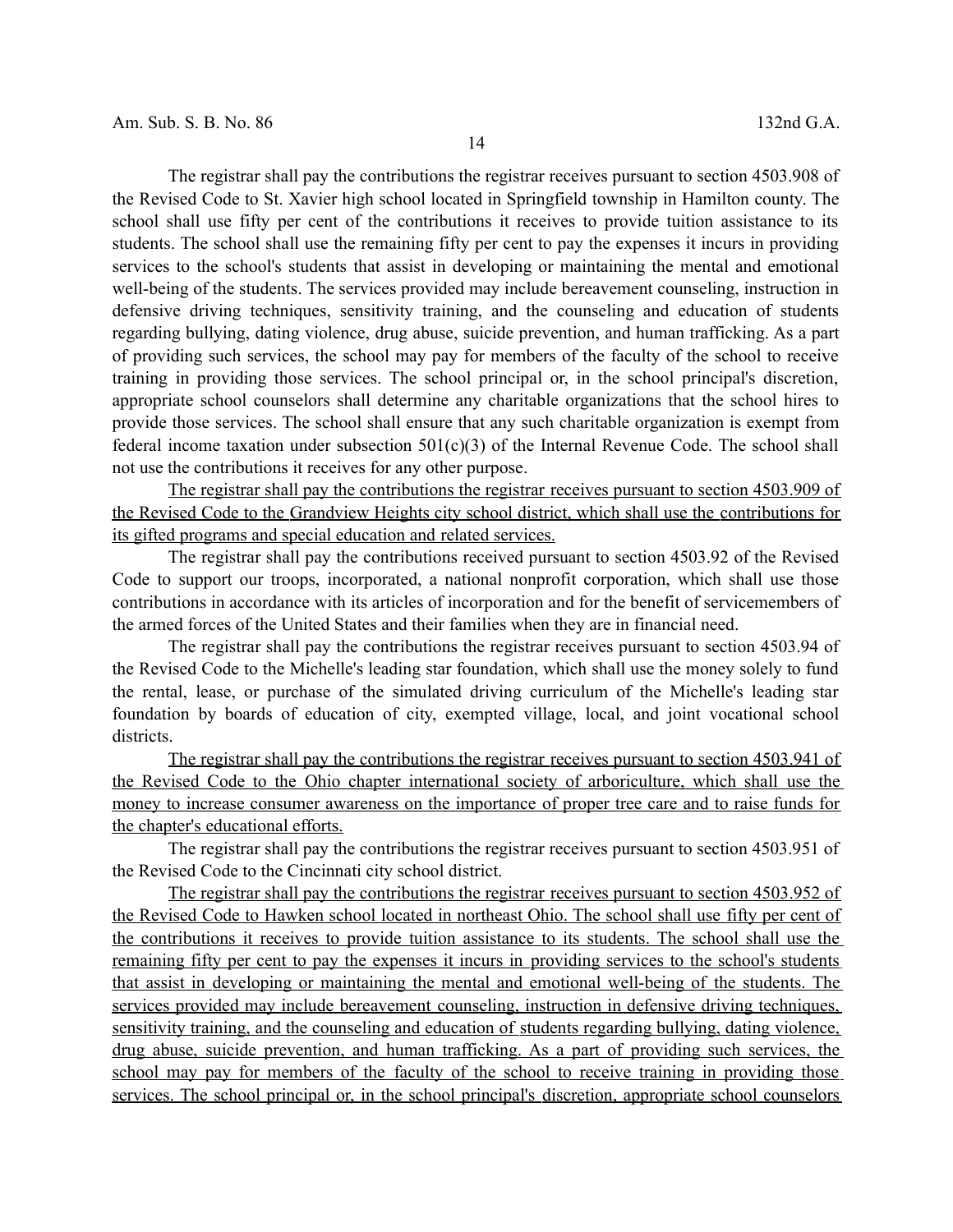shall determine any charitable organizations that the school hires to provide those services. The school shall ensure that any such charitable organization is exempt from federal income taxation under subsection  $501(c)(3)$  of the Internal Revenue Code. The school shall not use the contributions it receives for any other purpose.

 The registrar shall pay the contributions the registrar receives pursuant to section 4503.953 of the Revised Code to Gilmour academy located in the municipal corporation of Gates Mills. The school shall use fifty per cent of the contributions it receives to provide tuition assistance to its students. The school shall use the remaining fifty per cent to pay the expenses it incurs in providing services to the school's students that assist in developing or maintaining the mental and emotional well-being of the students. The services provided may include bereavement counseling, instruction in defensive driving techniques, sensitivity training, and the counseling and education of students regarding bullying, dating violence, drug abuse, suicide prevention, and human trafficking. As a part of providing such services, the school may pay for members of the faculty of the school to receive training in providing those services. The school principal or, in the school principal's discretion, appropriate school counselors shall determine any charitable organizations that the school hires to provide those services. The school shall ensure that any such charitable organization is exempt from federal income taxation under subsection 501(c)(3) of the Internal Revenue Code. The school shall not use the contributions it receives for any other purpose.

 The registrar shall pay the contributions the registrar receives pursuant to section 4503.954 of the Revised Code to University school located in the suburban area near the municipal corporation of Cleveland. The school shall use fifty per cent of the contributions it receives to provide tuition assistance to its students. The school shall use the remaining fifty per cent to pay the expenses it incurs in providing services to the school's students that assist in developing or maintaining the mental and emotional well-being of the students. The services provided may include bereavement counseling, instruction in defensive driving techniques, sensitivity training, and the counseling and education of students regarding bullying, dating violence, drug abuse, suicide prevention, and human trafficking. As a part of providing such services, the school may pay for members of the faculty of the school to receive training in providing those services. The school principal or, in the school principal's discretion, appropriate school counselors shall determine any charitable organizations that the school hires to provide those services. The school shall ensure that any such charitable organization is exempt from federal income taxation under subsection  $501(c)(3)$  of the Internal Revenue Code. The school shall not use the contributions it receives for any other purpose.

 The registrar shall pay the contributions the registrar receives pursuant to section 4503.955 of the Revised Code to Saint Albert the Great school located in North Royalton. The school shall use fifty per cent of the contributions it receives to provide tuition assistance to its students. The school shall use the remaining fifty per cent to pay the expenses it incurs in providing services to the school's students that assist in developing or maintaining the mental and emotional well-being of the students. The services provided may include bereavement counseling, instruction in defensive driving techniques, sensitivity training, and the counseling and education of students regarding bullying, dating violence, drug abuse, suicide prevention, and human trafficking. As a part of providing such services, the school may pay for members of the faculty of the school to receive training in providing those services. The school principal or, in the school principal's discretion,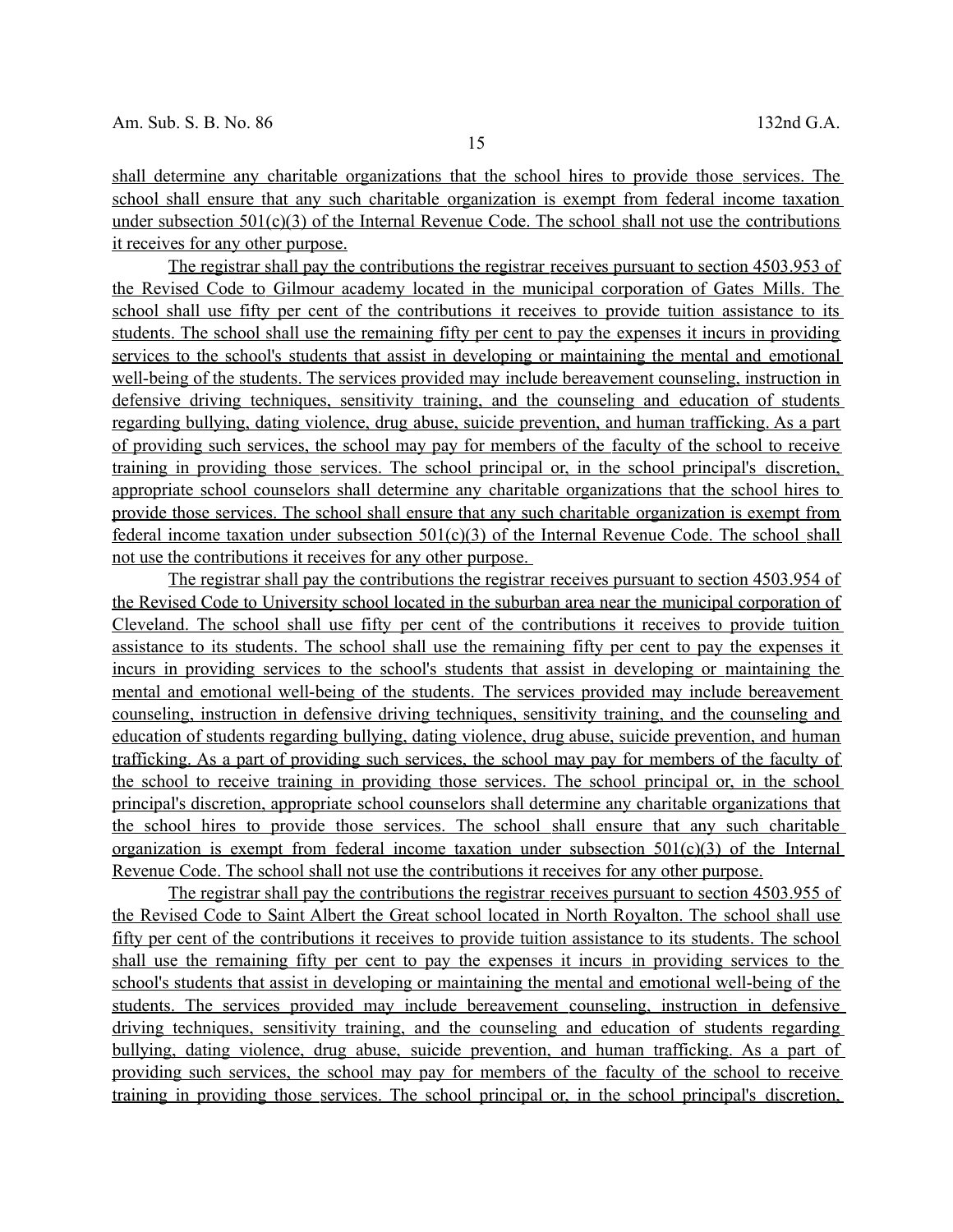appropriate school counselors shall determine any charitable organizations that the school hires to provide those services. The school shall ensure that any such charitable organization is exempt from federal income taxation under subsection  $501(c)(3)$  of the Internal Revenue Code. The school shall not use the contributions it receives for any other purpose.

The registrar shall pay the contributions the registrar receives pursuant to section 4503.97 of the Revised Code to the friends of united Hatzalah of Israel, which shall use the money to support united Hatzalah of Israel, which provides free emergency medical first response throughout Israel.

The registrar shall pay the contributions the registrar receives pursuant to section 4503.98 of the Revised Code to the Westerville parks foundation to support the programs and activities of the foundation and its mission of pursuing the city of Westerville's vision of becoming "A City Within A Park."

(C) All investment earnings of the license plate contribution fund shall be credited to the fund. Not later than the first day of May of every year, the registrar shall distribute to each entity described in division (B) of this section the investment income the fund earned the previous calendar year. The amount of such a distribution paid to an entity shall be proportionate to the amount of money the entity received from the fund during the previous calendar year.

Sec. 4503.528. (A) The owner or lessee of any passenger car, noncommercial motor vehicle, recreational vehicle, or other vehicle of a class approved by the registrar of motor vehicles may apply to the registrar for the registration of the vehicle and issuance of "Ohio Association of Child Caring Agencies Children's Alliance" license plates. An application made under this section may be combined with a request for a special reserved license plate under section 4503.40 or 4503.42 of the Revised Code. Upon receipt of the completed application and compliance by the applicant with divisions (B) and (C) of this section, the registrar shall issue to the applicant the appropriate vehicle registration and a set of "Ohio Association of Child Caring Agencies Children's Alliance" license plates with a validation sticker, or a validation sticker alone when required by section 4503.191 of the Revised Code.

In addition to the letters and numbers ordinarily inscribed on the license plates, "Ohio Association of Child Caring Agencies Children's Alliance" license plates shall bear words and markings that are designed by the Ohio association of child caring agencies children's alliance and approved by the registrar. "Ohio Association of Child Caring Ageneies Children's Alliance" license plates shall display county identification stickers that identify the county of registration as required under section 4503.19 of the Revised Code.

(B) "Ohio Association of Child Caring Agencies Children's Alliance" license plates and a validation sticker, or validation sticker alone, shall be issued upon receipt of a contribution as provided in division  $(C)(1)$  of this section and upon payment of the regular license tax as prescribed under section 4503.04 of the Revised Code, any applicable motor vehicle license tax levied under Chapter 4504. of the Revised Code, any applicable additional fee prescribed by section 4503.40 or 4503.42 of the Revised Code, a bureau of motor vehicles administrative fee of ten dollars, and compliance with all other applicable laws relating to the registration of motor vehicles.

(C)(1) For each application for registration and registration renewal notice the registrar receives under this section, the registrar shall collect a contribution of twenty-five dollars. The registrar shall transmit this contribution into the state treasury to the credit of the license plate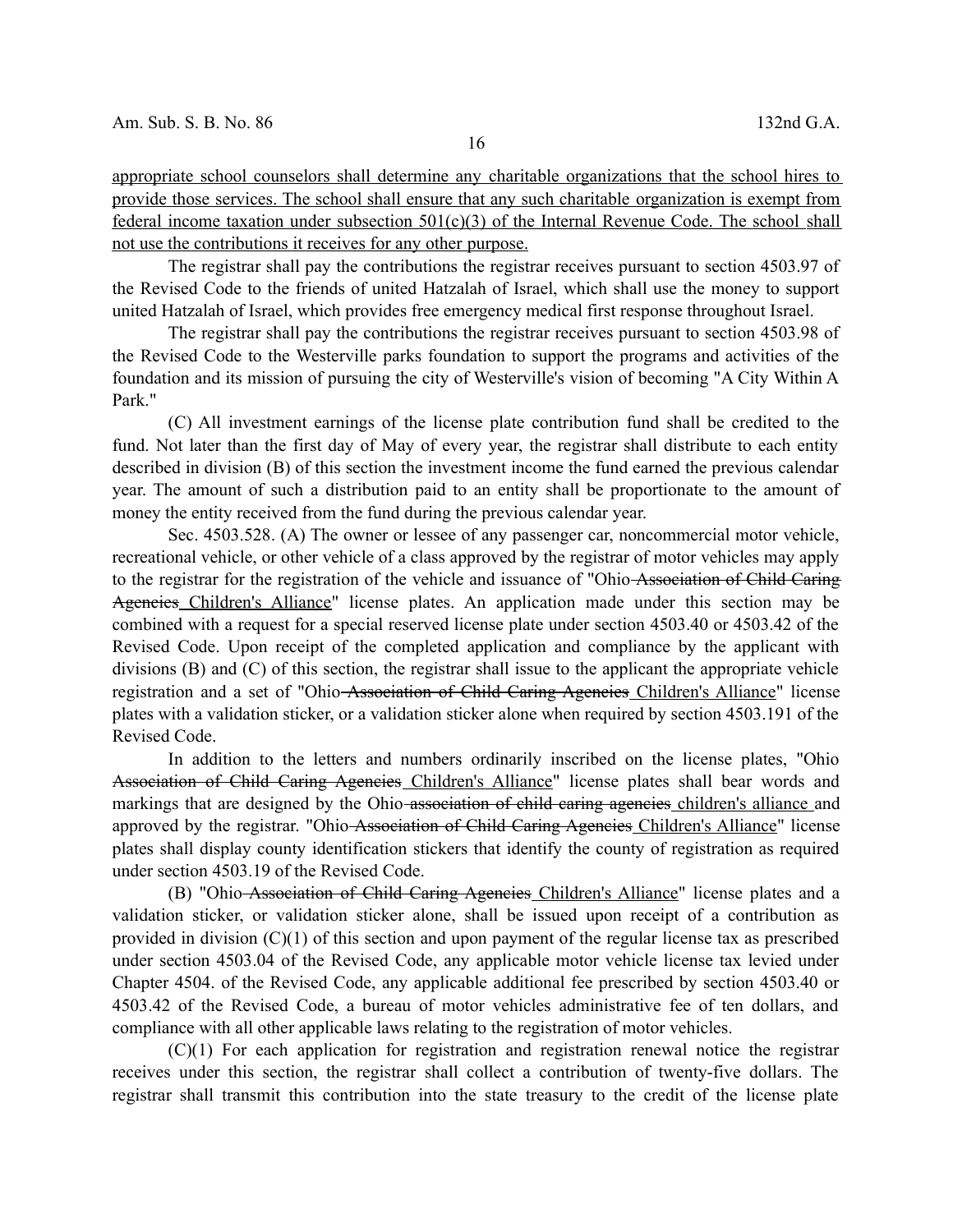contribution fund created in section 4501.21 of the Revised Code.

(2) The registrar shall deposit the bureau administrative fee of ten dollars, the purpose of which is to compensate the bureau for additional services required in the issuing of "Ohio Association of Child Caring Agencies Children's Alliance" license plates, into the state treasury to the credit of the public safety - highway purposes fund created in section 4501.06 of the Revised Code.

 Sec. 4503.567. (A) The owner or lessee of any passenger car, noncommercial motor vehicle, recreational vehicle, or other vehicle of a class approved by the registrar of motor vehicles may apply to the registrar for the registration of the vehicle and issuance of "Girls on the Run" license plates. The application may be combined with a request for a special reserved license plate under section 4503.40 or 4503.42 of the Revised Code. Upon receipt of the completed application and compliance by the applicant with divisions (B) and (C) of this section, the registrar shall issue to the applicant the appropriate vehicle registration and a set of "Girls on the Run" license plates and a validation sticker, or a validation sticker alone when required by section 4503.191 of the Revised Code.

 In addition to the letters and numbers ordinarily inscribed on the license plates, "Girls on the Run" license plates shall display an appropriate logo and words selected by representatives of the girls on the run of Franklin county, inc. and that are approved by the registrar. "Girls on the Run" license plates shall display county identification stickers that identify the county of registration as required under section 4503.19 of the Revised Code.

 (B) "Girls on the Run" license plates and a validation sticker, or validation sticker alone, shall be issued upon receipt of an application for registration of a motor vehicle under this section; payment of the regular license tax as prescribed under section 4503.04 of the Revised Code, any applicable motor vehicle license tax levied under Chapter 4504. of the Revised Code, any applicable additional fee prescribed by section 4503.40 or 4503.42 of the Revised Code, an additional administrative fee of ten dollars, and a contribution as provided in division  $(C)(1)$  of this section; and compliance with all other applicable laws relating to the registration of motor vehicles.

 (C)(1) For each application for registration and registration renewal notice the registrar receives under this section, the registrar shall collect a contribution of twenty dollars. The registrar shall deposit this contribution into the state treasury to the credit of the license plate contribution fund created in section 4501.21 of the Revised Code.

 (2) The registrar shall deposit the administrative fee of ten dollars, the purpose of which is to compensate the bureau of motor vehicles for additional services required in the issuing of "Girls on the Run" license plates, into the state treasury to the credit of the public safety - highway purposes fund created in section 4501.06 of the Revised Code.

 Sec. 4503.595. (A) The owner or lessee of any passenger car, noncommercial motor vehicle, recreational vehicle, or other vehicle of a class approved by the registrar of motor vehicles may apply to the registrar for the registration of the vehicle and issuance of "Stan Hywet Hall and Gardens" license plates.

 The application for "Stan Hywet Hall and Gardens" license plates may be combined with a request for a special reserved license plate under section 4503.40 or 4503.42 of the Revised Code. Upon receipt of the completed application and compliance by the applicant with divisions (B) and (C) of this section, the registrar shall issue to the applicant the appropriate vehicle registration and a set of "Stan Hywet Hall and Gardens" license plates and a validation sticker, or a validation sticker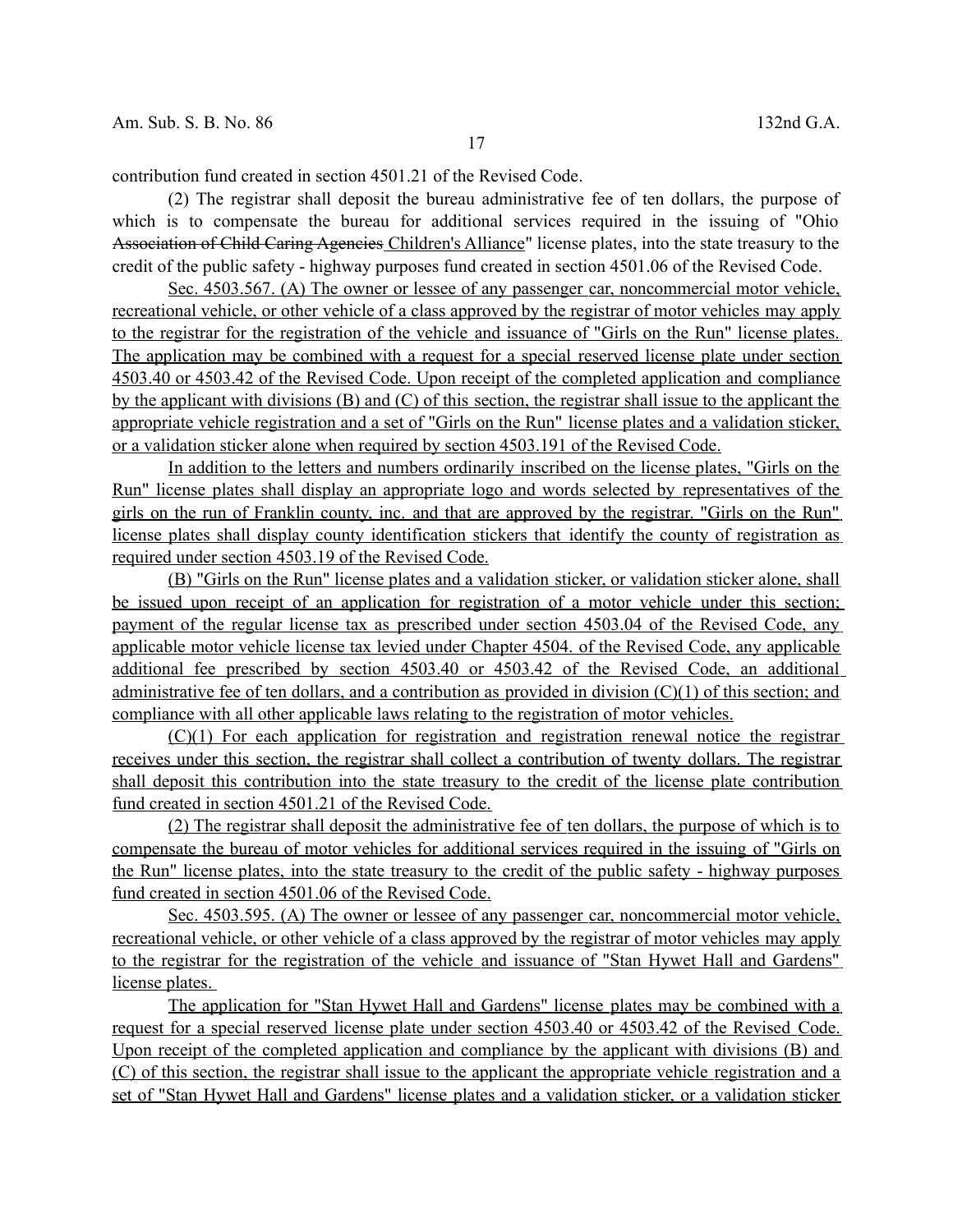alone when required by section 4503.191 of the Revised Code.

 In addition to the letters and numbers ordinarily inscribed on the license plates, "Stan Hywet Hall and Gardens" license plates shall display an appropriate logo and words selected by representatives of the Stan Hywet hall and gardens and that are approved by the registrar. "Stan Hywet Hall and Gardens" license plates shall display county identification stickers that identify the county of registration as required under section 4503.19 of the Revised Code.

 (B) "Stan Hywet Hall and Gardens" license plates and a validation sticker, or validation sticker alone, shall be issued upon receipt of an application for registration of a motor vehicle under this section; payment of the regular license tax as prescribed under section 4503.04 of the Revised Code, any applicable motor vehicle license tax levied under Chapter 4504. of the Revised Code, any applicable additional fee prescribed by section 4503.40 or 4503.42 of the Revised Code, an additional administrative fee of ten dollars, and a contribution as provided in division  $(C)(1)$  of this section; and compliance with all other applicable laws relating to the registration of motor vehicles.

 $(C)(1)$  For each application for registration and registration renewal notice the registrar receives under this section, the registrar shall collect a contribution of fifteen dollars. The registrar shall deposit this contribution into the state treasury to the credit of the license plate contribution fund created in section 4501.21 of the Revised Code.

 (2) The registrar shall deposit the ten-dollar administrative fee, the purpose of which is to compensate the bureau for additional services required in the issuing of "Stan Hywet Hall and Gardens" license plates, into the state treasury to the credit of the public safety - highway purposes fund created by section 4501.06 of the Revised Code.

 Sec. 4503.723. (A) The owner or lessee of any passenger car, noncommercial motor vehicle, recreational vehicle, or other vehicle of a class approved by the registrar of motor vehicles may apply to the registrar for the registration of the vehicle and issuance of "Stop Bullying" license plates. An application made under this section may be combined with a request for a special reserved license plate under section 4503.40 or 4503.42 of the Revised Code. Upon receipt of the completed application and compliance by the applicant with divisions (B) and (C) of this section, the registrar shall issue to the applicant the appropriate vehicle registration and a set of "Stop Bullying" license plates and a validation sticker, or a validation sticker alone when required by section 4503.191 of the Revised Code.

 In addition to the letters and numbers ordinarily inscribed on the license plates, "Stop Bullying" license plates shall display an appropriate logo and words selected by the attorney general and that are approved by the registrar. "Stop Bullying" license plates shall display county identification stickers that identify the county of registration as required under section 4503.19 of the Revised Code.

 (B) "Stop Bullying" license plates and a validation sticker, or validation sticker alone, shall be issued upon receipt of an application for registration of a motor vehicle under this section; payment of the regular license tax as prescribed under section 4503.04 of the Revised Code, any applicable motor vehicle license tax levied under Chapter 4504. of the Revised Code, any applicable additional fee prescribed by section 4503.40 or 4503.42 of the Revised Code, an additional administrative fee of ten dollars, and a contribution as provided in division  $(C)(1)$  of this section; and compliance with all other applicable laws relating to the registration of motor vehicles.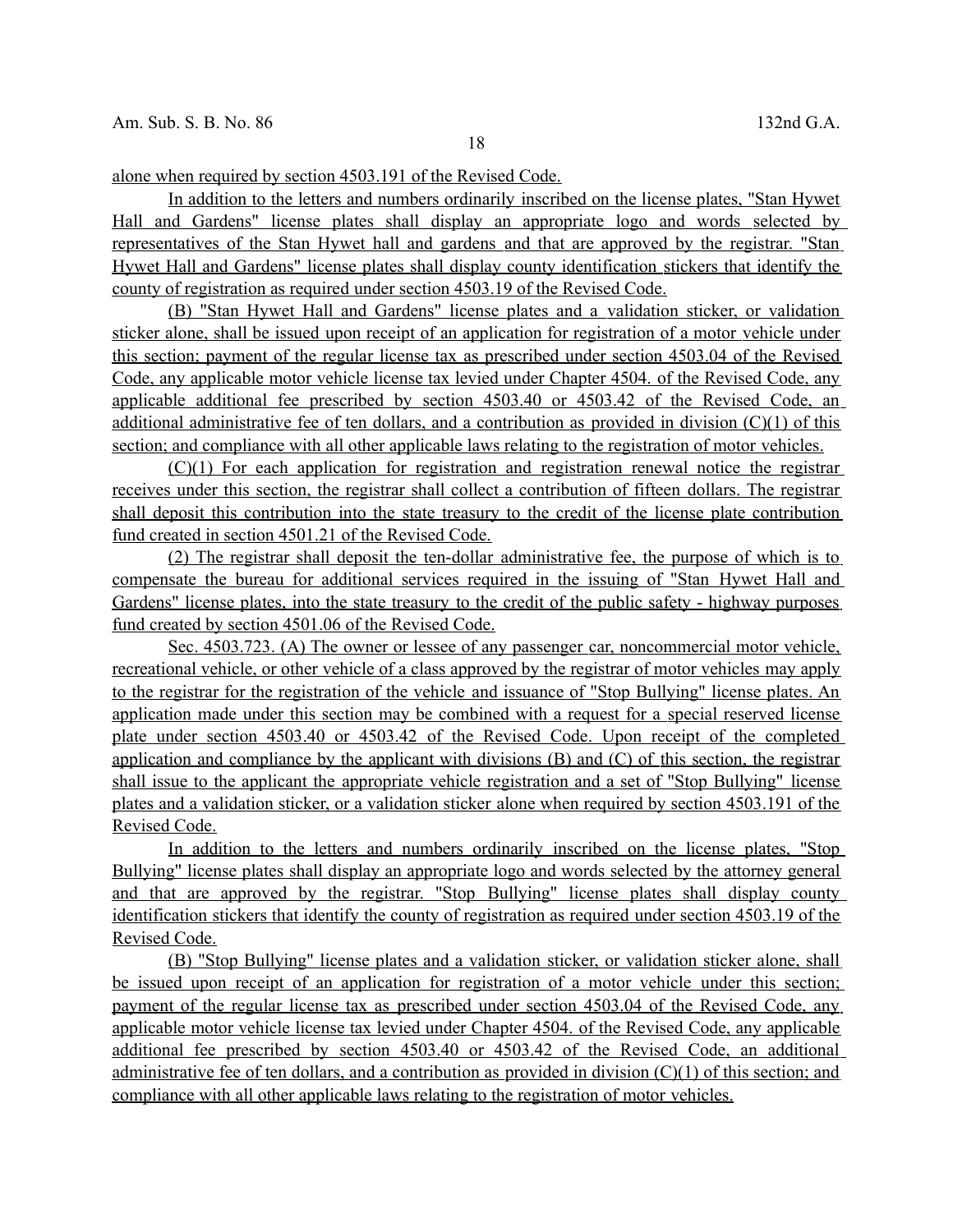(C)(1) For each application for registration and registration renewal notice the registrar receives under this section, the registrar shall collect a contribution of twenty-five dollars. The registrar shall transmit this contribution into the state treasury to the credit of the stop bullying license plate contribution fund created in division (D) of this section.

 (2) The registrar shall deposit the bureau administrative fee of ten dollars, the purpose of which is to compensate the bureau for additional services required in the issuing of "Stop Bullying" license plates, into the state treasury to the credit of the public safety - highway purposes fund created in section 4501.06 of the Revised Code.

 (D) There is hereby created in the state treasury the stop bullying license plate contribution fund. The fund shall consist of money deposited into it by the registrar under this section and any money appropriated to the fund by the general assembly or donated to the fund by any source . The attorney general or the attorney general's designee shall use money in the fund to issue grants to nonprofit organizations, schools, and school districts that provide bullying prevention training programs or educational opportunities. A nonprofit organization, school, or school district that receives a grant under this section shall use the grant to provide such training programs or educational opportunities. The attorney general shall approve the nonprofit organizations, schools, or school districts that receive grants and the amounts paid to each such nonprofit organization, school, or school district.

(E) As used in this section:

(1) "School" means either of the following:

(a) A community school established under Chapter 3314. of the Revised Code;

(b) A STEM school established under Chapter 3326. of the Revised Code.

(2) "School district" includes a city, exempted village, local, and joint vocational school district.

 Sec. 4503.734. (A) The owner or lessee of any passenger car, noncommercial motor vehicle, recreational vehicle, or other vehicle of a class approved by the registrar of motor vehicles may apply to the registrar for the registration of the vehicle and issuance of "Patrol Supporter" license plates. The application may be combined with a request for a special reserved license plate under section 4503.40 or 4503.42 of the Revised Code. Upon receipt of the completed application and compliance by the applicant with divisions (B) and (C) of this section, the registrar shall issue to the applicant the appropriate vehicle registration and a set of "Patrol Supporter" license plates and a validation sticker, or a validation sticker alone when required by section 4503.191 of the Revised Code.

 In addition to the letters and numbers ordinarily inscribed on the license plates, "Patrol Supporter" license plates shall display an appropriate logo and words selected by representatives of the Ohio highway patrol auxiliary foundation and that are approved by the registrar. "Patrol Supporter" license plates shall display county identification stickers that identify the county of registration as required under section 4503.19 of the Revised Code.

 (B) "Patrol Supporter" license plates and a validation sticker, or validation sticker alone, shall be issued upon receipt of an application for registration of a motor vehicle under this section; payment of the regular license tax as prescribed under section 4503.04 of the Revised Code, any applicable motor vehicle license tax levied under Chapter 4504. of the Revised Code, any applicable additional fee prescribed by section 4503.40 or 4503.42 of the Revised Code, an additional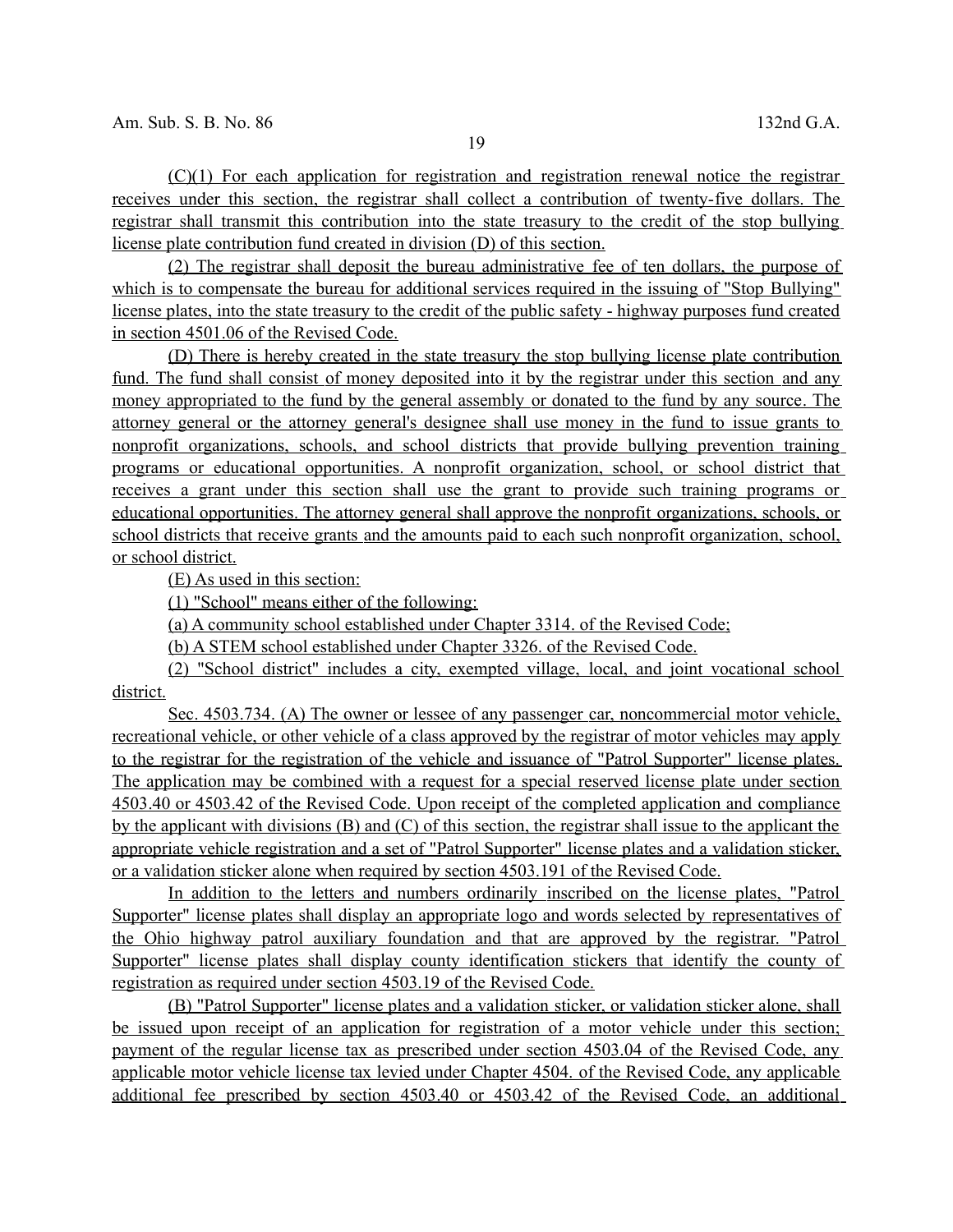administrative fee of ten dollars, and a contribution as provided in division  $(C)(1)$  of this section; and compliance with all other applicable laws relating to the registration of motor vehicles.

 (C)(1) For each application for registration and registration renewal notice the registrar receives under this section, the registrar shall collect a contribution of fifteen dollars. The registrar shall deposit this contribution into the state treasury to the credit of the license plate contribution fund created in section 4501.21 of the Revised Code.

 (2) The registrar shall deposit the administrative fee of ten dollars, the purpose of which is to compensate the bureau of motor vehicles for additional services required in the issuing of "Patrol Supporter" license plates, into the state treasury to the credit of the public safety - highway purposes fund created in section 4501.06 of the Revised Code.

 Sec. 4503.765. (A) The owner or lessee of any passenger car, noncommercial motor vehicle, recreational vehicle, or other vehicle of a class approved by the registrar of motor vehicles may apply to the registrar for the registration of the vehicle and issuance of "Amaranth Grand Chapter Order of the Eastern Star" license plates. The application may be combined with a request for a special reserved license plate under section 4503.40 or 4503.42 of the Revised Code. Upon receipt of the completed application and compliance by the applicant with divisions (B) and (C) of this section, the registrar shall issue to the applicant the appropriate vehicle registration and a set of "Amaranth Grand Chapter Order of the Eastern Star" license plates and a validation sticker, or a validation sticker alone when required by section 4503.191 of the Revised Code.

 In addition to the letters and numbers ordinarily inscribed on the license plates, "Amaranth Grand Chapter Order of the Eastern Star" license plates shall display an appropriate logo and words selected by representatives of the Amaranth grand chapter foundation and that are approved by the registrar. "Amaranth Grand Chapter Order of the Eastern Star" license plates shall display county identification stickers that identify the county of registration as required under section 4503.19 of the Revised Code.

 (B) "Amaranth Grand Chapter Order of the Eastern Star" license plates and a validation sticker, or a validation sticker alone, shall be issued upon receipt of an application for registration of a motor vehicle under this section; payment of the regular license tax as prescribed under section 4503.04 of the Revised Code, any applicable motor vehicle license tax levied under Chapter 4504. of the Revised Code, any applicable additional fee prescribed by section 4503.40 or 4503.42 of the Revised Code, an additional administrative fee of ten dollars, and a contribution as provided in division (C)(1) of this section; and compliance with all other applicable laws relating to the registration of motor vehicles.

 (C)(1) For each application for registration and registration renewal notice the registrar receives under this section, the registrar shall collect a contribution of fifteen dollars. The registrar shall deposit this contribution into the state treasury to the credit of the license plate contribution fund created in section 4501.21 of the Revised Code.

 (2) The registrar shall deposit the administrative fee of ten dollars, the purpose of which is to compensate the bureau of motor vehicles for additional services required in the issuing of "Amaranth Grand Chapter Order of the Eastern Star" license plates, into the state treasury to the credit of the public safety - highway purposes fund created in section 4501.06 of the Revised Code.

Sec. 4503.772. (A) Each school, school district, or career center for which a license plate is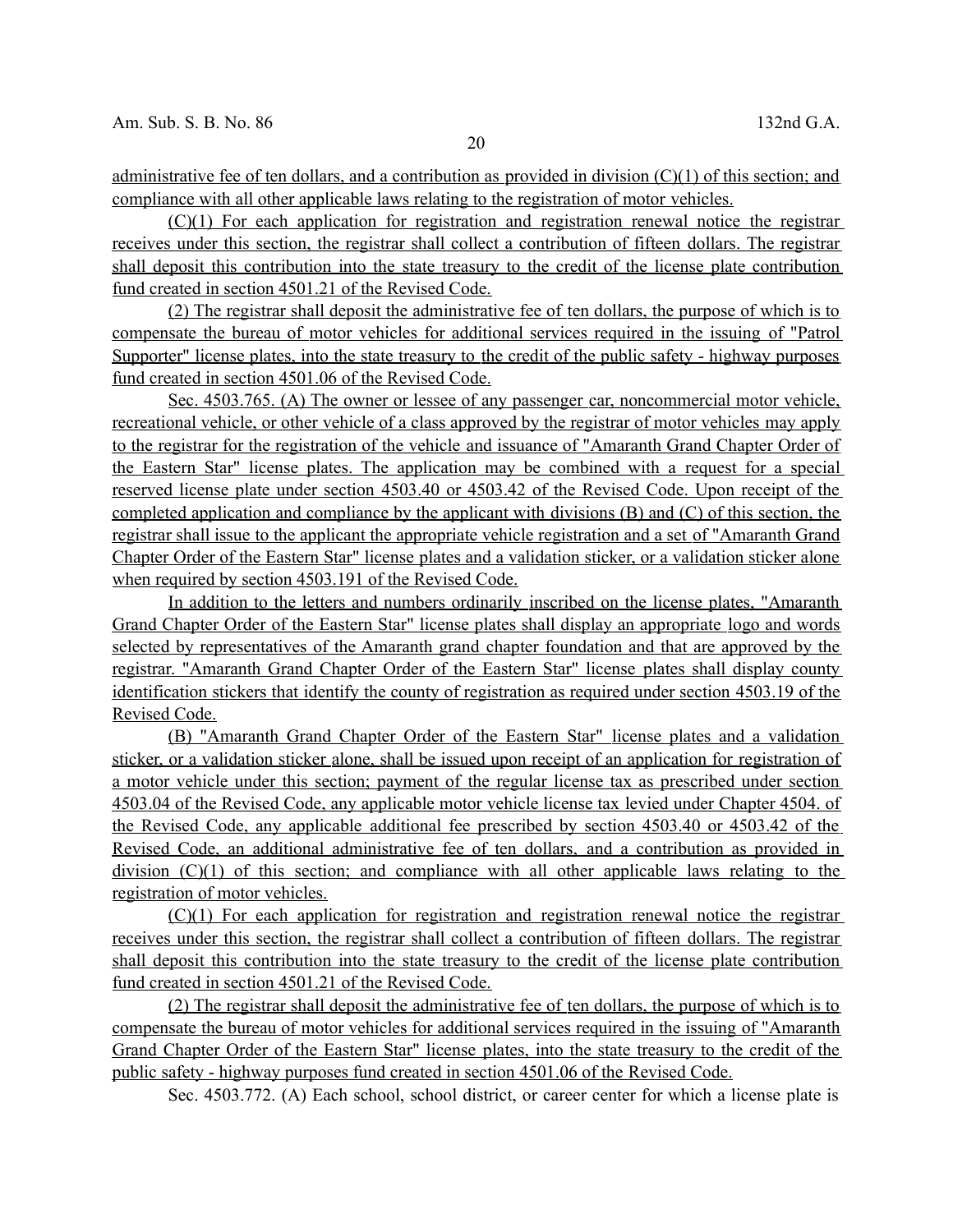established under section 4503.871, 4503.873, 4503.874, 4503.875, 4503.876, 4503.877, 4503.878, 4503.902, 4503.903, 4503.904, 4503.905, or 4503.908 , 4503.952, 4503.953, 4503.954, or 4503.955 of the Revised Code shall produce an annual report containing all of the following information:

(1) The total amount received during the prior year from license plate contributions;

(2) An itemized list of each expenditure, and a description of each expenditure, made using funds received from license plate contributions during the prior year;

(3) The total percentage of spending that was used to provide services to students to assist in developing and maintaining mental and emotional well-being.

(B)(1) Not later than the first day of December of each year, the school, school district, or career center shall submit the report to the department of mental health and addiction services and to the registrar of motor vehicles. If a school, school district, or career center fails to submit the report by the thirty-first day of December of any year, the registrar shall begin transmitting the contribution for each registration involving the license plate for that school, school district, or career center to the treasurer of state for deposit into the general revenue fund, instead of for deposit in the license plate contribution fund created in section 4501.21 of the Revised Code.

(2) Immediately after receiving a report from a school, school district, or career center for which contributions are being diverted under division (B)(1) of this section, the registrar shall resume transmitting the contributions received for that license plate to the treasurer of state for deposit into the license plate contribution fund and for later distribution to the school, school district, or career center.

 Sec. 4503.872. (A) The owner or lessee of any passenger car, noncommercial motor vehicle, recreational vehicle, or other vehicle of a class approved by the registrar of motor vehicles may apply to the registrar for the registration of the vehicle and issuance of "Canton Bulldogs" license plates.

The application may be combined with a request for a special reserved license plate under section 4503.40 or 4503.42 of the Revised Code. Upon receipt of the completed application and compliance by the applicant with divisions (B) and (C) of this section, the registrar shall issue to the applicant the appropriate vehicle registration and a set of "Canton Bulldogs" license plates and a validation sticker, or a validation sticker alone when required by section 4503.191 of the Revised Code.

 In addition to the letters and numbers ordinarily inscribed on the license plates, "Canton Bulldogs" license plates shall display an appropriate logo and words selected by representatives of the Canton city school district that are approved by the registrar. "Canton Bulldogs" license plates shall display county identification stickers that identify the county of registration as required under section 4503.19 of the Revised Code.

 (B) "Canton Bulldogs" license plates and a validation sticker, or validation sticker alone, shall be issued upon receipt of an application for registration of a motor vehicle under this section; payment of the regular license tax as prescribed under section 4503.04 of the Revised Code, any applicable motor vehicle license tax levied under Chapter 4504. of the Revised Code, any applicable additional fee prescribed by section 4503.40 or 4503.42 of the Revised Code, an additional administrative fee of ten dollars, and a contribution as provided in division  $(C)(1)$  of this section; and compliance with all other applicable laws relating to the registration of motor vehicles.

(C)(1) For each application for registration and registration renewal notice the registrar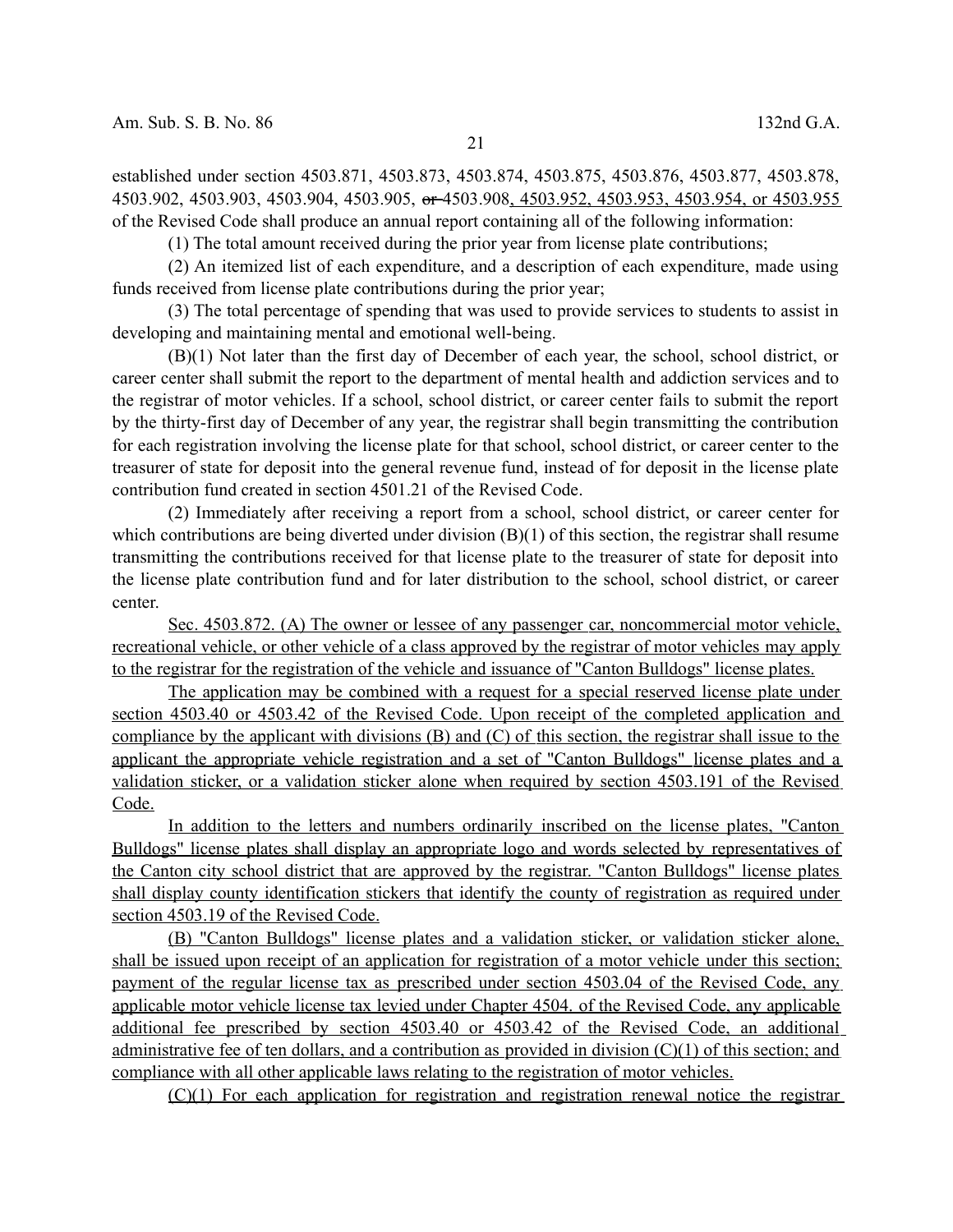receives under this section, the registrar shall collect a contribution of thirty dollars. The registrar shall deposit this contribution into the state treasury to the credit of the license plate contribution fund created in section 4501.21 of the Revised Code.

 (2) The registrar shall deposit the administrative fee of ten dollars, the purpose of which is to compensate the bureau for additional services required in the issuing of "Canton Bulldogs" license plates, into the state treasury to the credit of the public safety - highway purposes fund created in section 4501.06 of the Revised Code.

 Sec. 4503.909. (A) The owner or lessee of any passenger car, noncommercial motor vehicle, recreational vehicle, or other vehicle of a class approved by the registrar of motor vehicles may apply to the registrar for the registration of the vehicle and issuance of "Grandview Heights Schools" license plates. The application for "Grandview Heights Schools" license plates may be combined with a request for a special reserved license plate under section 4503.40 or 4503.42 of the Revised Code. Upon receipt of the completed application and compliance with divisions (B) and (C) of this section, the registrar shall issue to the applicant the appropriate vehicle registration and a set of "Grandview Heights Schools" license plates with a validation sticker, or a validation sticker alone when required by section 4503.191 of the Revised Code.

 In addition to the letters and numbers ordinarily inscribed thereon, "Grandview Heights Schools" license plates shall display an appropriate logo and words selected by representatives of the Grandview Heights city school district and that are approved by the registrar. "Grandview Heights Schools" license plates shall display county identification stickers that identify the county of registration as required under section 4503.19 of the Revised Code.

 (B) "Grandview Heights Schools" license plates and a validation sticker, or validation sticker alone, shall be issued upon receipt of an application for registration of a motor vehicle under this section; payment of the regular license tax as prescribed under section 4503.04 of the Revised Code, any applicable motor vehicle license tax levied under Chapter 4504. of the Revised Code, any applicable additional fee prescribed by section 4503.40 or 4503.42 of the Revised Code, an additional administrative fee of ten dollars, and a contribution as provided in division  $(C)(1)$  of this section; and compliance with all other applicable laws relating to the registration of motor vehicles.

 (C)(1) For each application for registration and registration renewal submitted under this section, the registrar shall collect a contribution of thirty dollars. The registrar shall pay this contribution into the state treasury to the credit of the license plate contribution fund created in section 4501.21 of the Revised Code.

 (2) The registrar shall pay the ten-dollar bureau administrative fee, the purpose of which is to compensate the bureau for additional services required in issuing "Grandview Heights Schools" license plates, into the state treasury to the credit of the public safety - highway purposes fund created in section 4501.06 of the Revised Code.

 ( D) Sections 4503.77 and 4503.78 of the Revised Code do not apply to license plates issued under this section.

 Sec. 4503.941. (A) The owner or lessee of any passenger car, noncommercial motor vehicle, recreational vehicle, or other vehicle of a class approved by the registrar of motor vehicles may apply to the registrar for the registration of the vehicle and issuance of "Trees 4 Ohio" license plates.

The application made under this section may be combined with a request for a special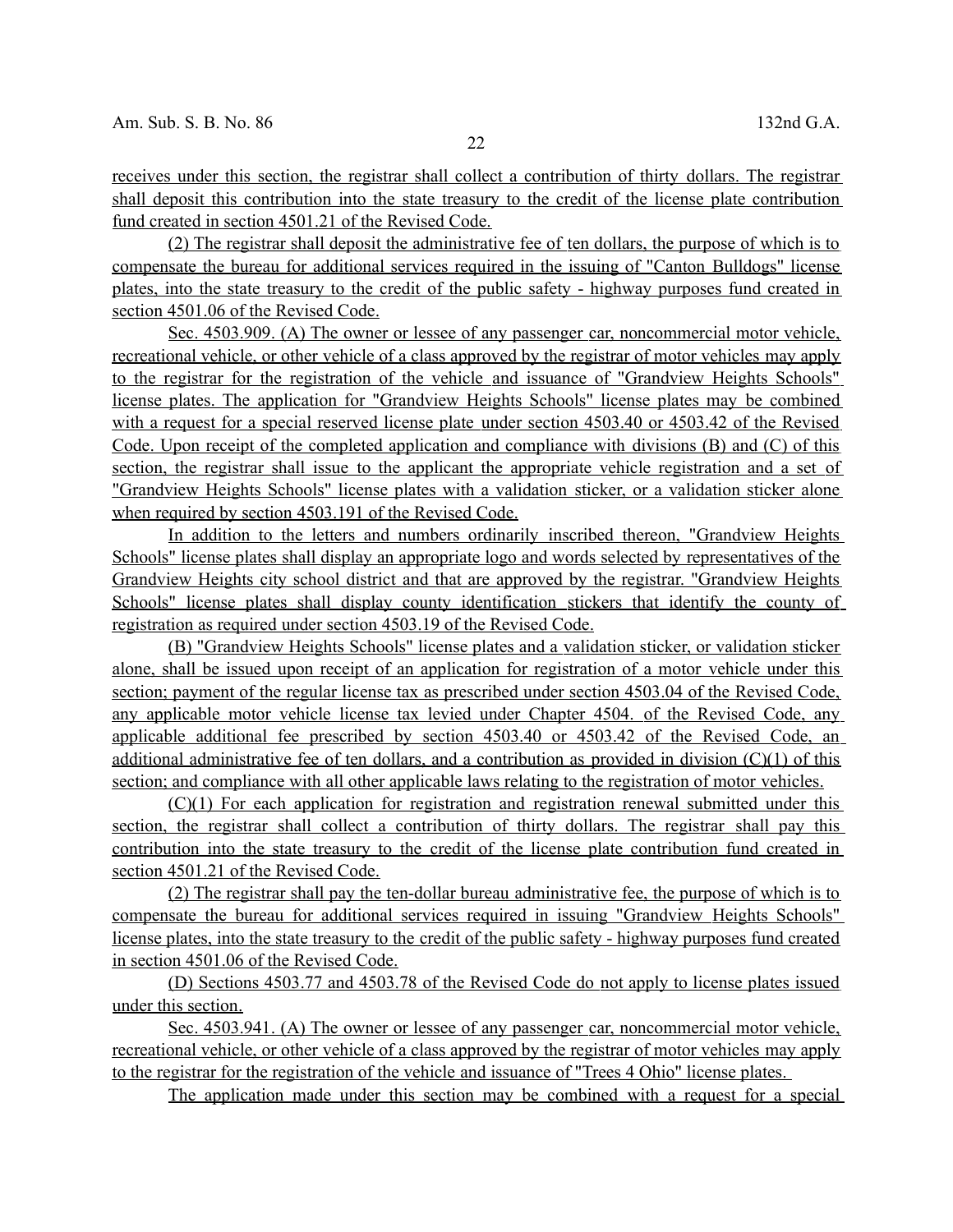reserved license plate under section 4503.40 or 4503.42 of the Revised Code. Upon receipt of the completed application and compliance by the applicant with divisions (B) and (C) of this section, the registrar shall issue to the applicant the appropriate vehicle registration and a set of "Trees 4 Ohio" license plates and a validation sticker, or a validation sticker alone when required by section 4503.191 of the Revised Code.

 In addition to the letters and numbers ordinarily inscribed on the license plates, "Trees 4 Ohio" license plates shall display an appropriate logo and words selected by representatives of the Ohio chapter international society of arboriculture and that are approved by the registrar. "Trees 4 Ohio" license plates shall display county identification stickers that identify the county of registration as required under section 4503.19 of the Revised Code.

 (B) " Trees 4 Ohio" license plates and a validation sticker, or validation sticker alone, shall be issued upon receipt of an application for registration of a motor vehicle under this section; payment of the regular license tax as prescribed under section 4503.04 of the Revised Code, any applicable motor vehicle license tax levied under Chapter 4504. of the Revised Code, any applicable additional fee prescribed by section 4503.40 or 4503.42 of the Revised Code, an additional administrative fee of ten dollars, and a contribution as provided in division  $(C)(1)$  of this section; and compliance with all other applicable laws relating to the registration of motor vehicles.

 (C)(1) For each application for registration and registration renewal notice the registrar receives under this section, the registrar shall collect a contribution of fifteen dollars. The registrar shall deposit this contribution into the state treasury to the credit of the license plate contribution fund created in section 4501.21 of the Revised Code.

 (2) The registrar shall deposit the administrative fee of ten dollars, the purpose of which is to compensate the bureau of motor vehicles for additional services required in the issuing of "Trees 4 Ohio" license plates, into the state treasury to the credit of the public safety - highway purposes fund created in section 4501.06 of the Revised Code.

 Sec. 4503.952. (A) The owner or lessee of any passenger car, noncommercial motor vehicle, recreational vehicle, motorcycle, cab-enclosed motorcycle, motor-driven cycle, motor scooter, or other vehicle of a class approved by the registrar of motor vehicles may apply to the registrar for the registration of the vehicle and issuance of "Hawken School" license plates. The application for "Hawken School" license plates may be combined with a request for a special reserved license plate under section 4503.40 or 4503.42 of the Revised Code. Upon receipt of the completed application and compliance with divisions (B) and (C) of this section, the registrar shall issue to the applicant the appropriate vehicle registration and a set of "Hawken School" license plates with a validation sticker or a validation sticker alone when required by section 4503.191 of the Revised Code.

 In addition to the letters and numbers ordinarily inscribed on the license plates, "Hawken School" license plates shall display an appropriate logo and words selected by representatives of Hawken school that are approved by the registrar. "Hawken School" license plates shall display county identification stickers that identify the county of registration as required under section 4503.19 of the Revised Code.

 (B) "Hawken School" license plates and a validation sticker, or validation sticker alone, shall be issued upon receipt of an application for registration of a motor vehicle under this section; payment of the regular license tax as prescribed under section 4503.04 of the Revised Code, any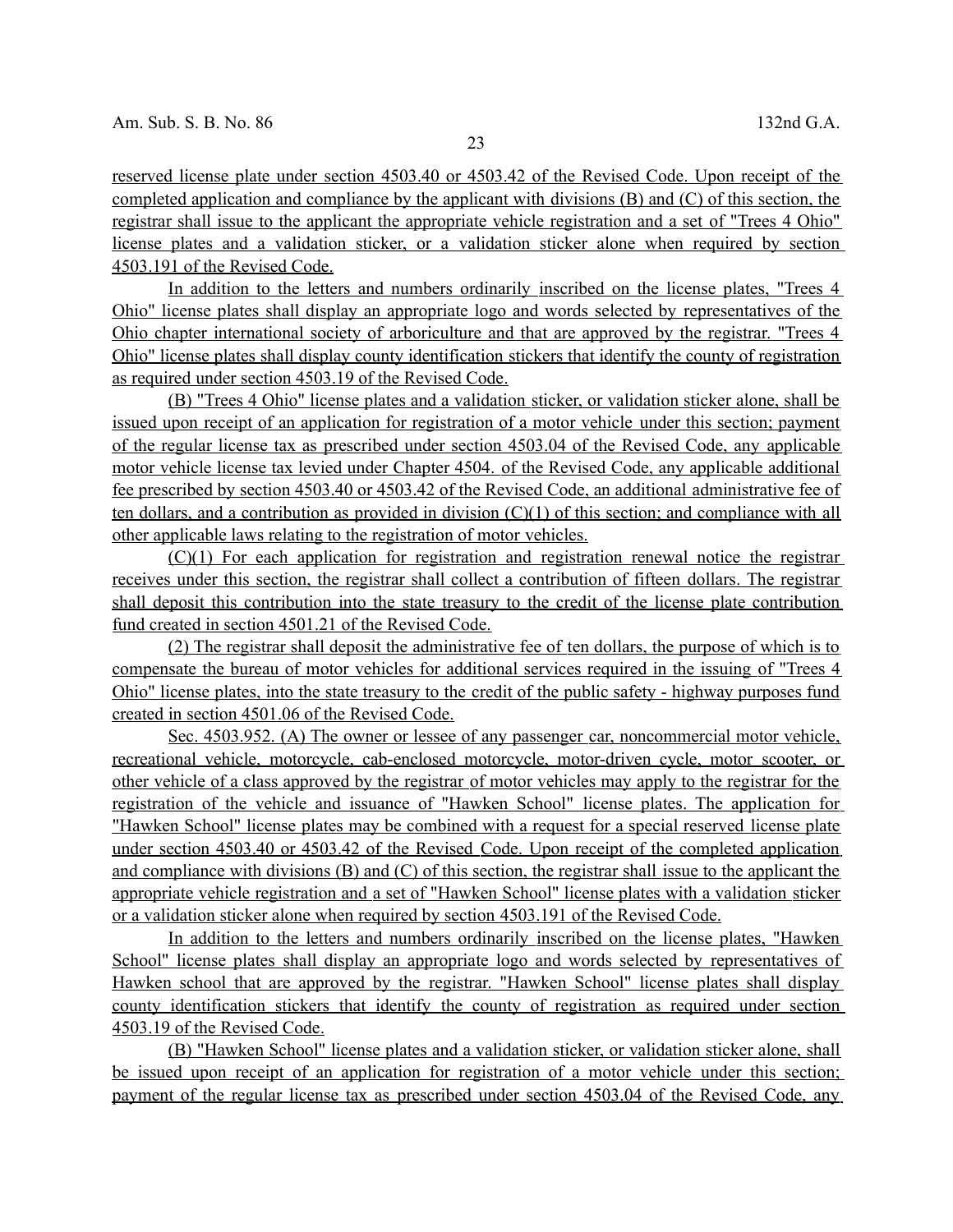applicable motor vehicle license tax levied under Chapter 4504. of the Revised Code, any applicable additional fee prescribed by section 4503.40 or 4503.42 of the Revised Code, an additional administrative fee of ten dollars, and a contribution as provided in division  $(C)(1)$  of this section; and compliance with all other applicable laws relating to the registration of motor vehicles.

 (C)(1) For each application for registration and registration renewal the registrar receives under this section, the registrar shall collect a contribution of thirty dollars. The registrar shall deposit this contribution into the state treasury to the credit of the license plate contribution fund created in section 4501.21 of the Revised Code.

 (2) The registrar shall deposit the administrative fee of ten dollars, the purpose of which is to compensate the bureau of motor vehicles for additional services required in issuing "Hawken School" license plates, into the state treasury to the credit of the public safety - highway purposes fund created in section 4501.06 of the Revised Code.

 (D) Sections 4503.77 and 4503.78 of the Revised Code do not apply to license plates issued under this section.

 Sec. 4503.953. (A) The owner or lessee of any passenger car, noncommercial motor vehicle, recreational vehicle, motorcycle, cab-enclosed motorcycle, motor-driven cycle, motor scooter, or other vehicle of a class approved by the registrar of motor vehicles may apply to the registrar for the registration of the vehicle and issuance of "Gilmour Academy" license plates. The application for "Gilmour Academy" license plates may be combined with a request for a special reserved license plate under section 4503.40 or 4503.42 of the Revised Code. Upon receipt of the completed application and compliance with divisions (B) and (C) of this section, the registrar shall issue to the applicant the appropriate vehicle registration and a set of "Gilmour Academy" license plates with a validation sticker or a validation sticker alone when required by section 4503.191 of the Revised Code.

 In addition to the letters and numbers ordinarily inscribed on the license plates, "Gilmour Academy" license plates shall display an appropriate logo and words selected by representatives of Gilmour academy that are approved by the registrar. "Gilmour Academy" license plates shall display county identification stickers that identify the county of registration as required under section 4503.19 of the Revised Code.

 (B) "Gilmour Academy" license plates and a validation sticker, or validation sticker alone, shall be issued upon receipt of an application for registration of a motor vehicle under this section; payment of the regular license tax as prescribed under section 4503.04 of the Revised Code, any applicable motor vehicle license tax levied under Chapter 4504. of the Revised Code, any applicable additional fee prescribed by section 4503.40 or 4503.42 of the Revised Code, an additional administrative fee of ten dollars, and a contribution as provided in division (C)(1) of this section; and compliance with all other applicable laws relating to the registration of motor vehicles.

 (C)(1) For each application for registration and registration renewal the registrar receives under this section, the registrar shall collect a contribution of thirty dollars. The registrar shall deposit this contribution into the state treasury to the credit of the license plate contribution fund created in section 4501.21 of the Revised Code.

 (2) The registrar shall deposit the administrative fee of ten dollars, the purpose of which is to compensate the bureau of motor vehicles for additional services required in issuing "Gilmour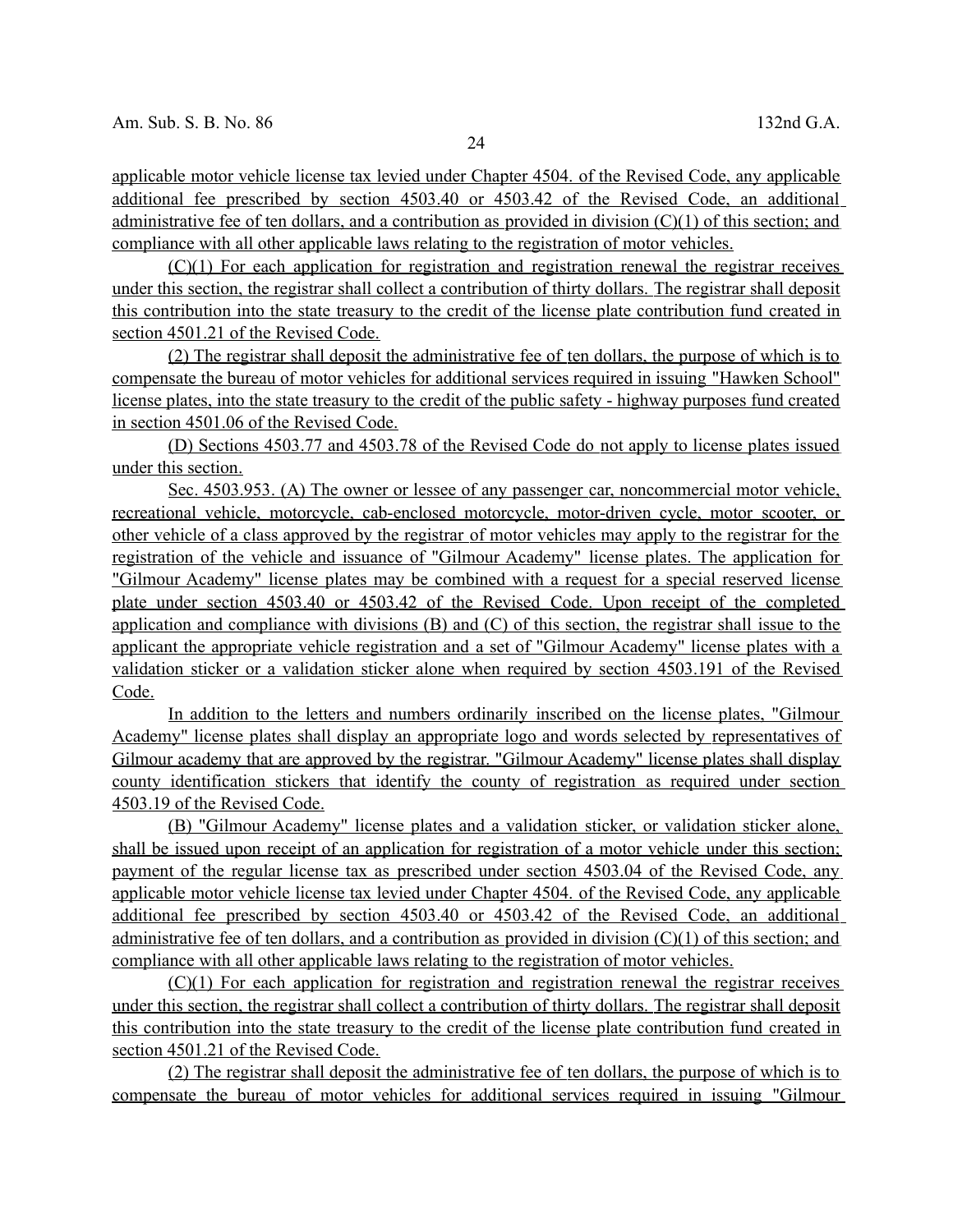Academy" license plates, into the state treasury to the credit of the public safety - highway purposes fund created in section 4501.06 of the Revised Code.

 (D) Sections 4503.77 and 4503.78 of the Revised Code do not apply to license plates issued under this section.

 Sec. 4503.954. (A) The owner or lessee of any passenger car, noncommercial motor vehicle, recreational vehicle, motorcycle, cab-enclosed motorcycle, motor-driven cycle, motor scooter, or other vehicle of a class approved by the registrar of motor vehicles may apply to the registrar for the registration of the vehicle and issuance of "University School" license plates. The application for "University School" license plates may be combined with a request for a special reserved license plate under section 4503.40 or 4503.42 of the Revised Code. Upon receipt of the completed application and compliance with divisions (B) and (C) of this section, the registrar shall issue to the applicant the appropriate vehicle registration and a set of "University School" license plates with a validation sticker or a validation sticker alone when required by section 4503.191 of the Revised Code.

 In addition to the letters and numbers ordinarily inscribed on the license plates, "University School" license plates shall display an appropriate logo and words selected by representatives of University school that are approved by the registrar. "University School" license plates shall display county identification stickers that identify the county of registration as required under section 4503.19 of the Revised Code.

 (B) "University School" license plates and a validation sticker, or validation sticker alone, shall be issued upon receipt of an application for registration of a motor vehicle under this section; payment of the regular license tax as prescribed under section 4503.04 of the Revised Code, any applicable motor vehicle license tax levied under Chapter 4504. of the Revised Code, any applicable additional fee prescribed by section 4503.40 or 4503.42 of the Revised Code, an additional administrative fee of ten dollars, and a contribution as provided in division (C)(1) of this section; and compliance with all other applicable laws relating to the registration of motor vehicles.

 (C)(1) For each application for registration and registration renewal the registrar receives under this section, the registrar shall collect a contribution of thirty dollars. The registrar shall deposit this contribution into the state treasury to the credit of the license plate contribution fund created in section 4501.21 of the Revised Code.

 (2) The registrar shall deposit the administrative fee of ten dollars, the purpose of which is to compensate the bureau of motor vehicles for additional services required in issuing "University School" license plates, into the state treasury to the credit of the public safety - highway purposes fund created in section 4501.06 of the Revised Code.

 (D) Sections 4503.77 and 4503.78 of the Revised Code do not apply to license plates issued under this section.

 Sec. 4503.955. (A) The owner or lessee of any passenger car, noncommercial motor vehicle, recreational vehicle, motorcycle, cab-enclosed motorcycle, motor-driven cycle, motor scooter, or other vehicle of a class approved by the registrar of motor vehicles may apply to the registrar for the registration of the vehicle and issuance of "Saint Albert the Great School" license plates. The application for "Saint Albert the Great School" license plates may be combined with a request for a special reserved license plate under section 4503.40 or 4503.42 of the Revised Code. Upon receipt of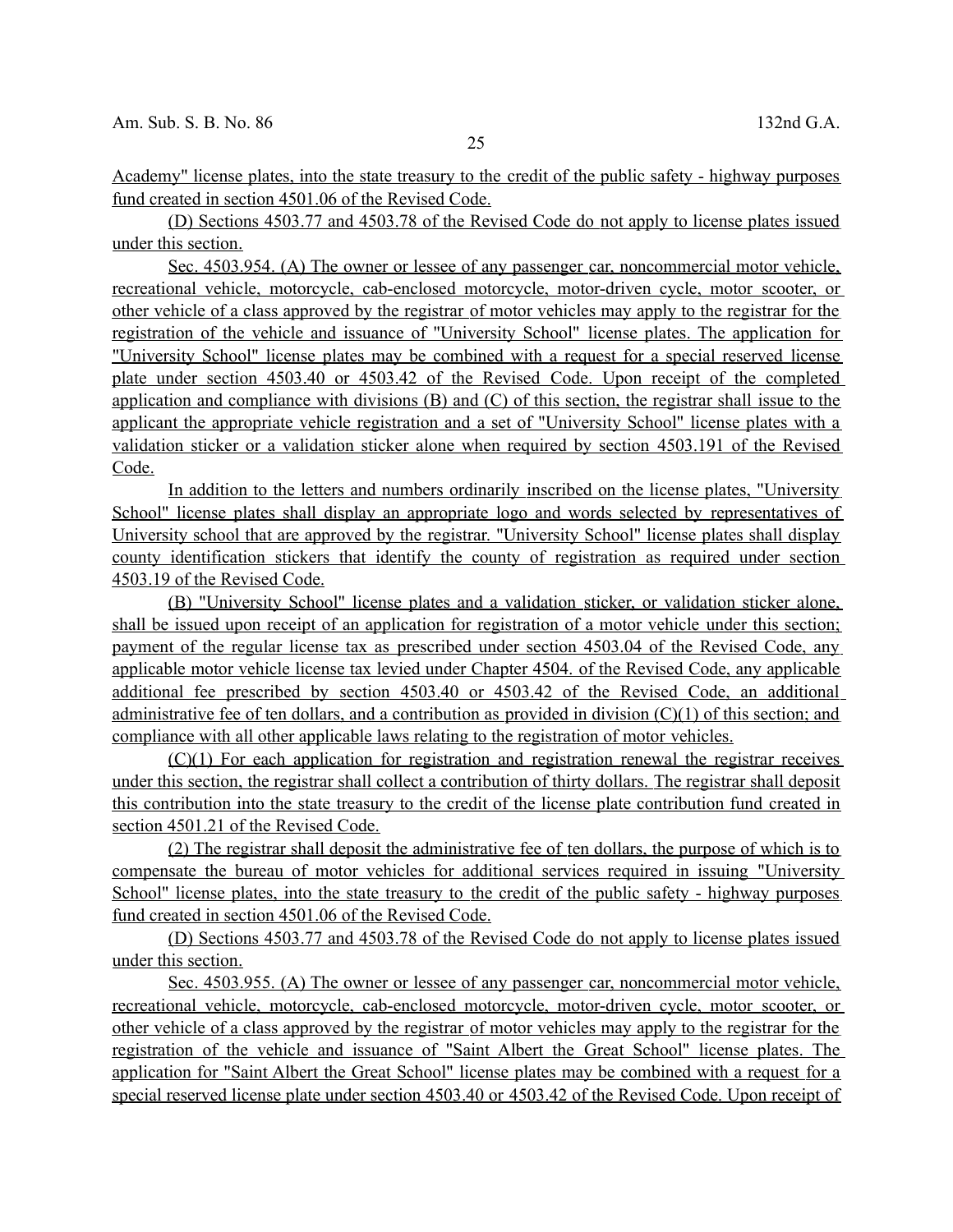the completed application and compliance with divisions (B) and (C) of this section, the registrar shall issue to the applicant the appropriate vehicle registration and a set of "Saint Albert the Great School" license plates with a validation sticker or a validation sticker alone when required by section 4503.191 of the Revised Code.

 In addition to the letters and numbers ordinarily inscribed on the license plates, "Saint Albert the Great School" license plates shall display an appropriate logo and words selected by representatives of Saint Albert the Great school that are approved by the registrar. "Saint Albert the Great School" license plates shall display county identification stickers that identify the county of registration as required under section 4503.19 of the Revised Code.

 (B) "Saint Albert the Great School" license plates and a validation sticker, or validation sticker alone, shall be issued upon receipt of an application for registration of a motor vehicle under this section; payment of the regular license tax as prescribed under section 4503.04 of the Revised Code, any applicable motor vehicle license tax levied under Chapter 4504. of the Revised Code, any applicable additional fee prescribed by section 4503.40 or 4503.42 of the Revised Code, an additional administrative fee of ten dollars, and a contribution as provided in division  $(C)(1)$  of this section; and compliance with all other applicable laws relating to the registration of motor vehicles.

 (C)(1) For each application for registration and registration renewal the registrar receives under this section, the registrar shall collect a contribution of thirty dollars. The registrar shall deposit this contribution into the state treasury to the credit of the license plate contribution fund created in section 4501.21 of the Revised Code.

 (2) The registrar shall deposit the administrative fee of ten dollars, the purpose of which is to compensate the bureau of motor vehicles for additional services required in issuing "Saint Albert the Great School" license plates, into the state treasury to the credit of the public safety - highway purposes fund created in section 4501.06 of the Revised Code.

 (D) Sections 4503.77 and 4503.78 of the Revised Code do not apply to license plates issued under this section.

 Sec. 5534.152. The bridge spanning the Tuscarawas river, located in the municipal corporation of Canal Fulton in Stark county and being a part of the highway known as state route ninety-three, shall be known as "Lance Corporal Michael Stangelo, USMC, Memorial Bridge."

 The director of transportation may erect suitable markers upon the bridge or its approaches indicating its name.

 Sec. 5534.39. In addition to any other name in the Revised Code or otherwise, the northbound and southbound lanes of interstate route number seventy-one between the intersections of state route number thirty-nine and state route number thirteen, in Richland county only, shall be known as the "Richland County Veterans Memorial Highway."

 The director of transportation may erect suitable markers along the highway indicating its name.

 Sec. 5534.403. In addition to any other name prescribed in the Revised Code or otherwise, the portion of the road known as United States route number thirty-three, running in a westerly and easterly direction, between the intersection of that route and north Souder avenue and the intersection of that route and west fifth avenue, in Franklin county only, shall be known as the "Officer Thomas Hayes Memorial Highway."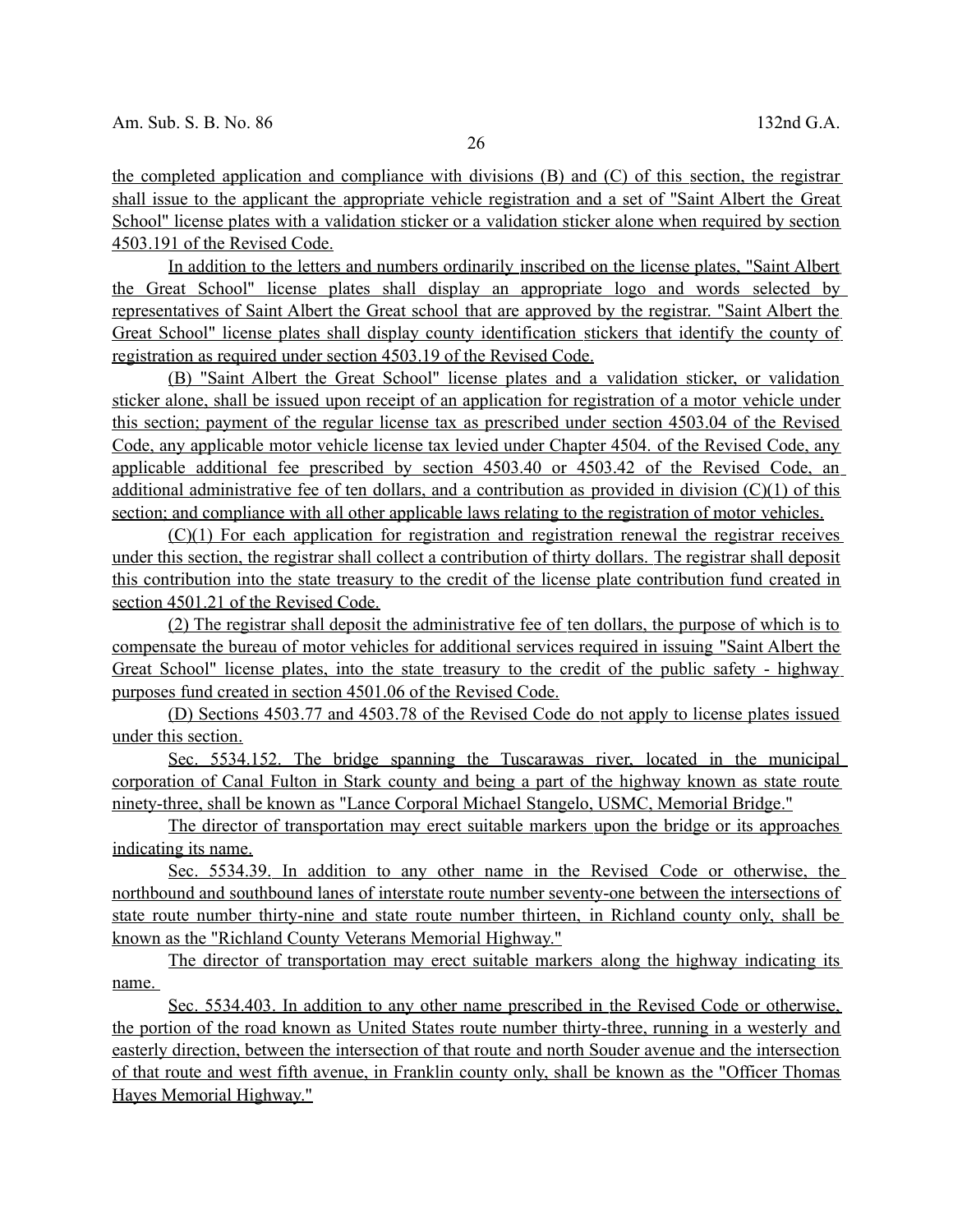The director of transportation may erect suitable markers along the highway indicating its name.

Sec. 5534.53. In addition to any other name prescribed in the Revised Code or otherwise, that portion of the road known as state route number two, located in Cuyahoga county and also known as the Cleveland memorial shoreway, commencing at Lake avenue and extending in an easterly direction to the point at which the road crosses the Cuyahoga river, the eastbound and westbound lanes of interstate route number ninety between mile marker number one hundred sixty-seven and one hundred seventy shall be known as the "Governor Richard F. Celeste ShorewayHighway."

The director of transportation may erect suitable markers along the highway indicating its name.

Sec. 5534.805. In addition to any other name prescribed in the Revised Code or otherwise, the portion of the road known as United State route number fifty-two running in an easterly and westerly direction across the entire southern portion of Clermont county shall be known as the "Clermont County Vietnam Veterans Memorial Highway."

 The director of transportation may erect suitable markers along the highway indicating its name.

 Sec. 5534.806. In addition to any other name prescribed in the Revised Code or otherwise, the portion of the road known as United State route number fifty-two running in an easterly and westerly direction across the entire southern portion of Brown county shall be known as the "Brown County Vietnam Veterans Memorial Highway."

 The director of transportation may erect suitable markers along the highway indicating its name.

 Sec. 5534.808. In addition to any other name prescribed in the Revised Code or otherwise, that portion of the road known as state route number seventy-eight, running in an easterly and westerly direction from the border of Monroe and Noble counties to the intersection of that route and state route number twenty-six within Monroe county, shall be known as the "Sgt. Herman Zerger Highway."

The director of transportation may erect suitable markers along the highway indicating its name.

 Sec. 5534.81. The bridge spanning Squaw creek, located in the municipal corporation of Girard in Trumbull county and being part of the highway known as United States route number four hundred twenty-two, shall be known as the "Purple Heart Veterans Memorial Bridge."

 The director of transportation may erect suitable markers upon the bridge or its approaches indicating its name.

Sec. 5534.817. In addition to any other name prescribed in the Revised Code or otherwise, the northbound and southbound lanes of interstate route number seventy-one between the intersections of that route with interstate route number two hundred seventy and United States route number thirty-six, in Franklin and Delaware counties, shall be known as the "Marine PFC Jacob Spann Memorial Highway."

The director of transportation may erect suitable markers along the highway indicating its name.

Sec. 5534.82. The bridge spanning Squaw creek, located in Trumbull county, and being a part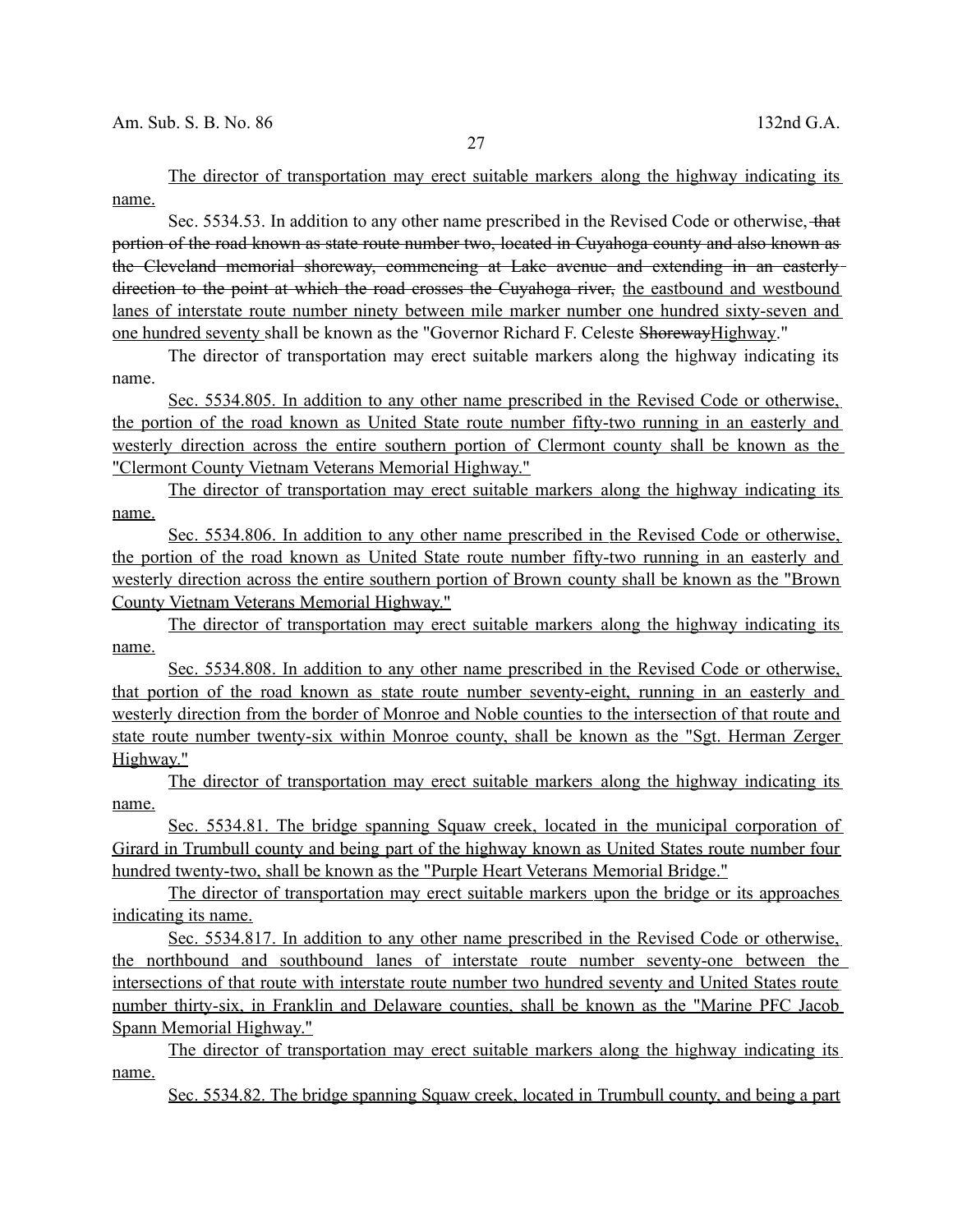of the highway known as state route number one hundred sixty-nine, shall be known as the "World War I and World War II Veterans Memorial Bridge."

 The director of transportation may erect suitable markers upon the bridge or its approaches indicating its name.

 Sec. 5534.83. In addition to any other name prescribed in the Revised Code or otherwise, the portion of the road known as state route number thirty-two, running in an easterly and westerly direction, in Pike county only, shall be known as the "Army PFC Walter Earl Duncan, Jr. Memorial Highway."

 The director of transportation may erect suitable markers along the highway indicating its name.

Sec. 5534.85. In addition to any other name prescribed in the Revised Code or otherwise, the portion of state route number fifty-five, running in an easterly and westerly direction, commencing at the intersection of that route and state route number five hundred seventy-one and extending to the intersection of that route and state route number forty-eight, in Miami county only, shall be known as the "PFC LCpl Marc L. Cole Memorial Highway."

The director of transportation may erect suitable markers along the highway indicating its name.

 Sec. 5534.96. In addition to any other name prescribed by the Revised Code or otherwise, the eastbound and westbound lanes of state route number one hundred seventy-two, between the intersection of that route with interstate route number seventy- seven and the intersection of that route with state route number twenty-one, in Stark county only, shall be known as the "Football Heritage" Corridor."

 The director of transportation may erect suitable markers along the highway indicating its name.

 Sec. 5534.98. In addition to any other name prescribed by the Revised Code or otherwise, the portion of the road known as state route number six hundred twenty-seven, running in a northerly and southerly direction, between the intersection of that route and Nave road southeast in Perry township and the intersection of that route and Nave street southwest on the border of Perry township and the municipal corporation of Massillon, in Stark county, shall be known as the "Larry Morgan Memorial Highway."

 The director of transportation may erect suitable markers along the highway indicating its name.

SECTION 2. That existing sections 4501.21, 4503.528, 4503.772, 5534.53, and 5534.85 of the Revised Code are hereby repealed.

SECTION 3. In recognition of the life of John Hershel Glenn, Jr., Ohio native, decorated marine corps aviator, astronaut, and United States Senator, the Ohio History Connection shall designate the site of John Glenn's childhood home as a state historic site. The designation shall identify 72 West Main Street, New Concord, as the John and Annie Glenn Historic Site. The Ohio History Connection shall mark the site, or cause the site to be marked, in accordance with the marking system established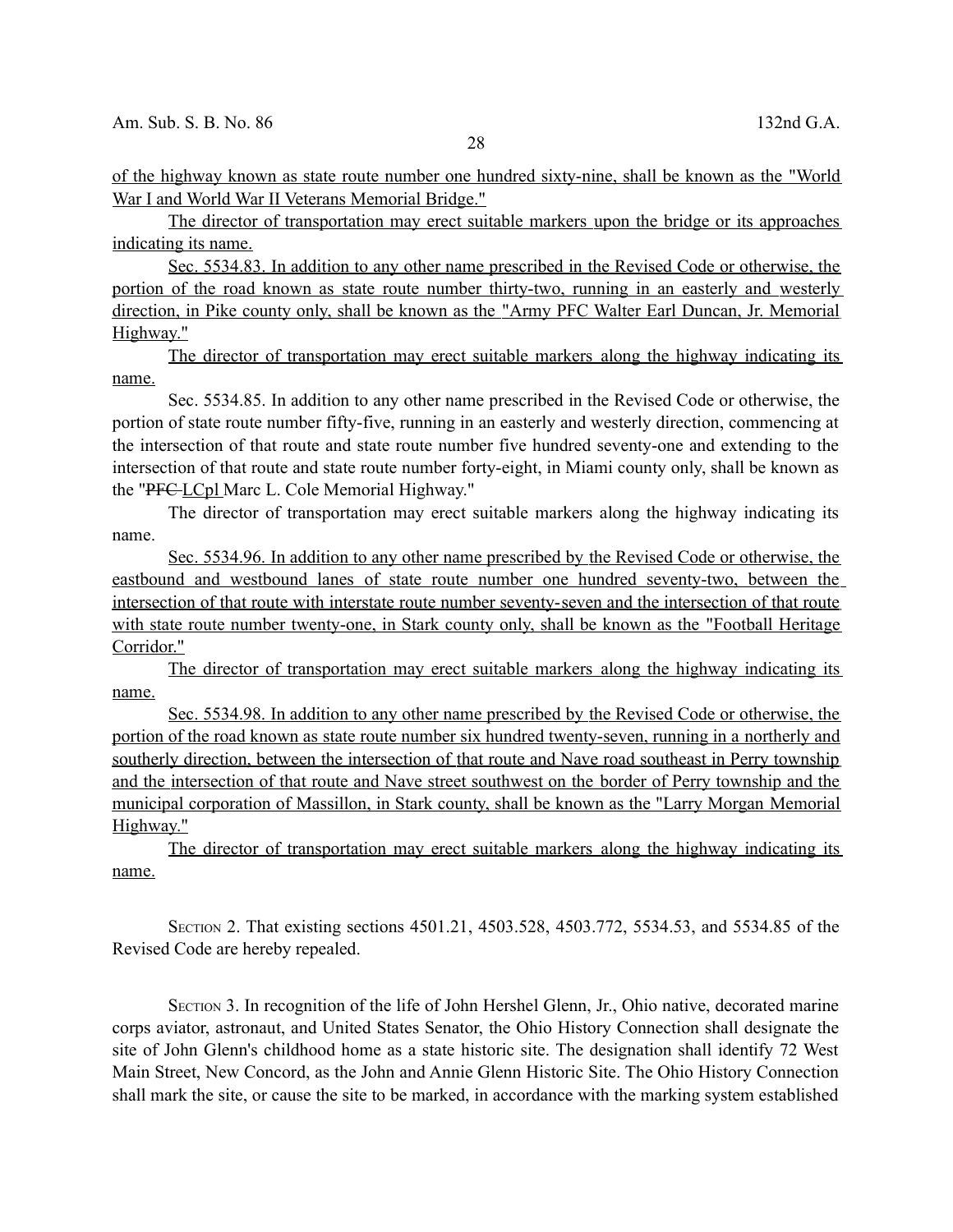for designated historic sites within the state.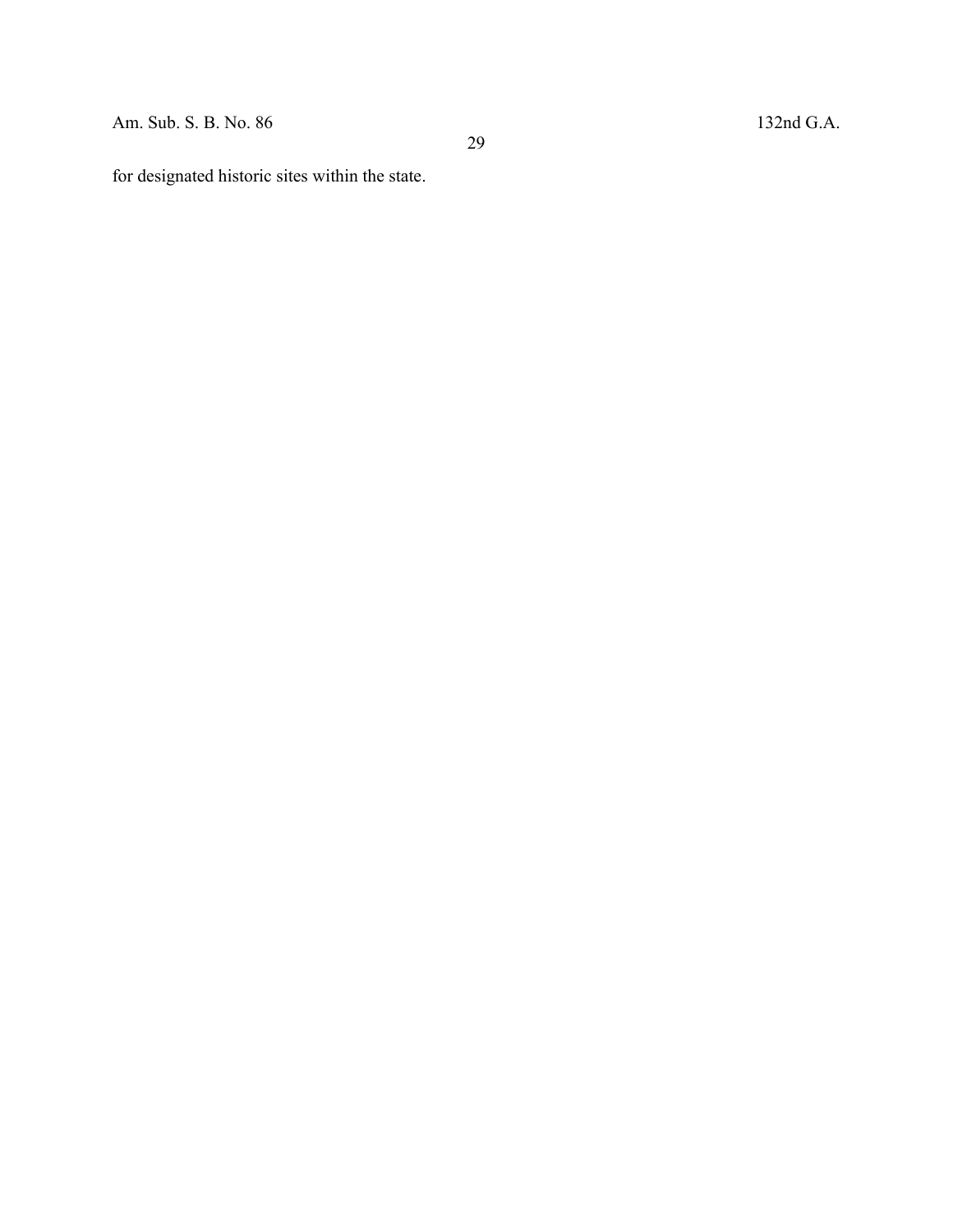Am. Sub. S. B. No. 86 132nd G.A.

*Speaker \_\_\_\_\_\_\_\_\_\_\_\_\_\_\_\_\_\_\_ of the House of Representatives.*

*President \_\_\_\_\_\_\_\_\_\_\_\_\_\_\_\_\_\_\_ of the Senate.*

Passed \_\_\_\_\_\_\_\_\_\_\_\_\_\_\_\_\_\_\_\_\_\_\_\_, 20\_\_\_\_

Approved \_\_\_\_\_\_\_\_\_\_\_\_\_\_\_\_\_\_\_\_\_\_\_\_, 20\_\_\_\_

*Governor.*